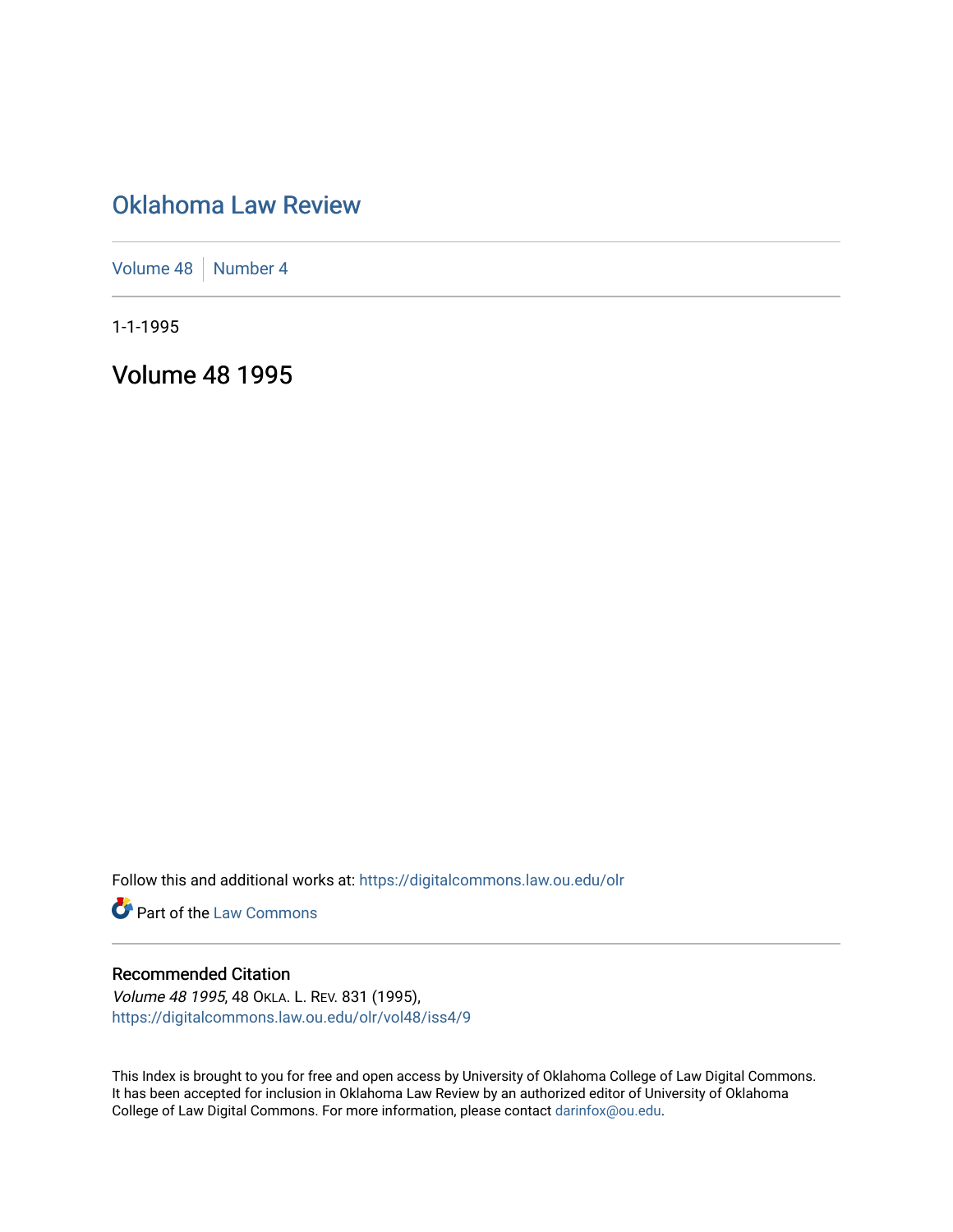# **OKLAHOMA LAW REVIEW**

ý

EDITED BY THE **COLLEGE** OF LAW THE UNIVERSITY OF OKLAHOMA

> **VOLUME** 48 **1995**

Published by University of Oklahoma College of Law Digital Commons, 1995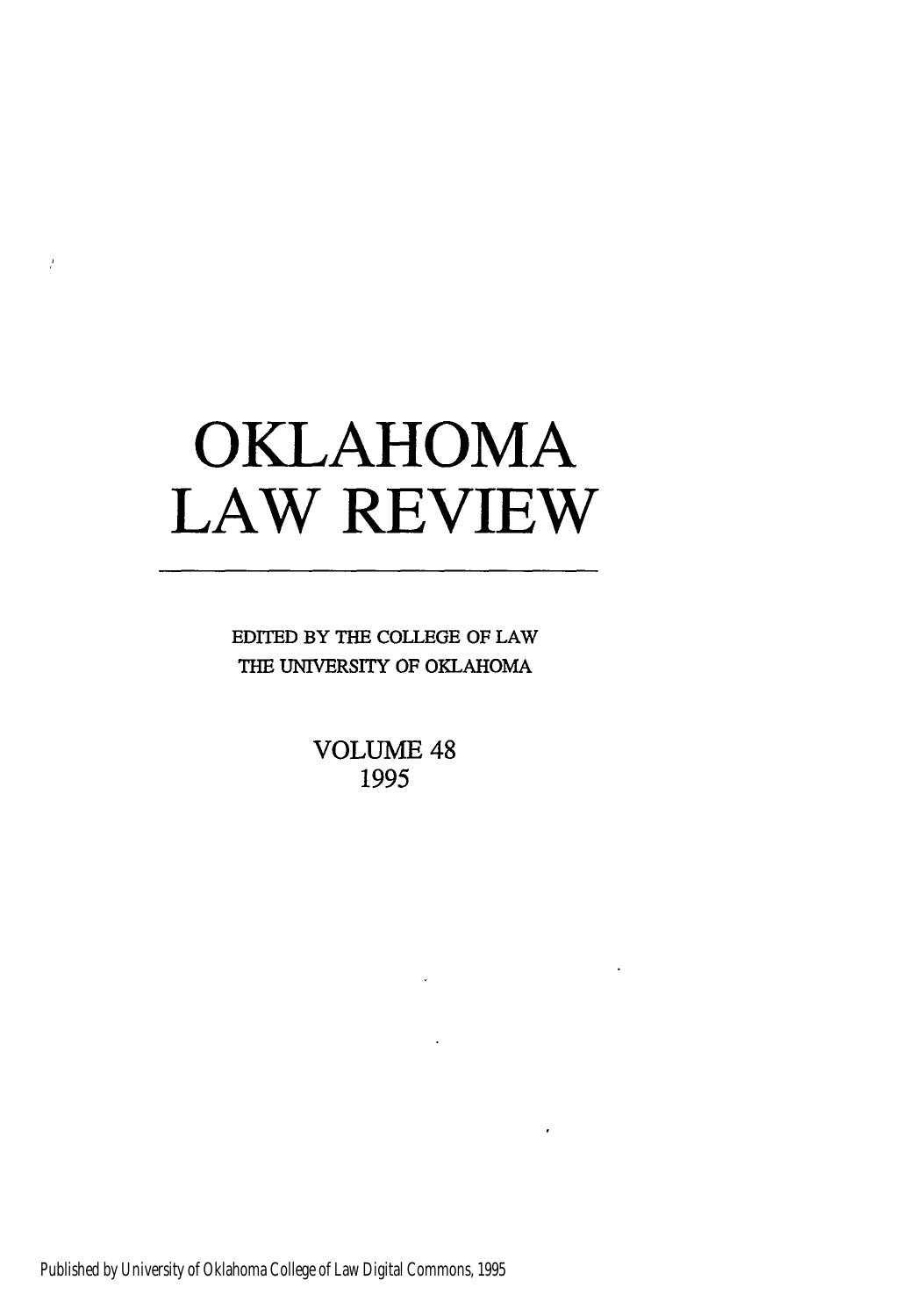## VOLUME 48

 $\cdot$ 

 $\overline{a}$ 

*Copyright 1996 by the Oklahoma Law Review Manufactured in the United States of America*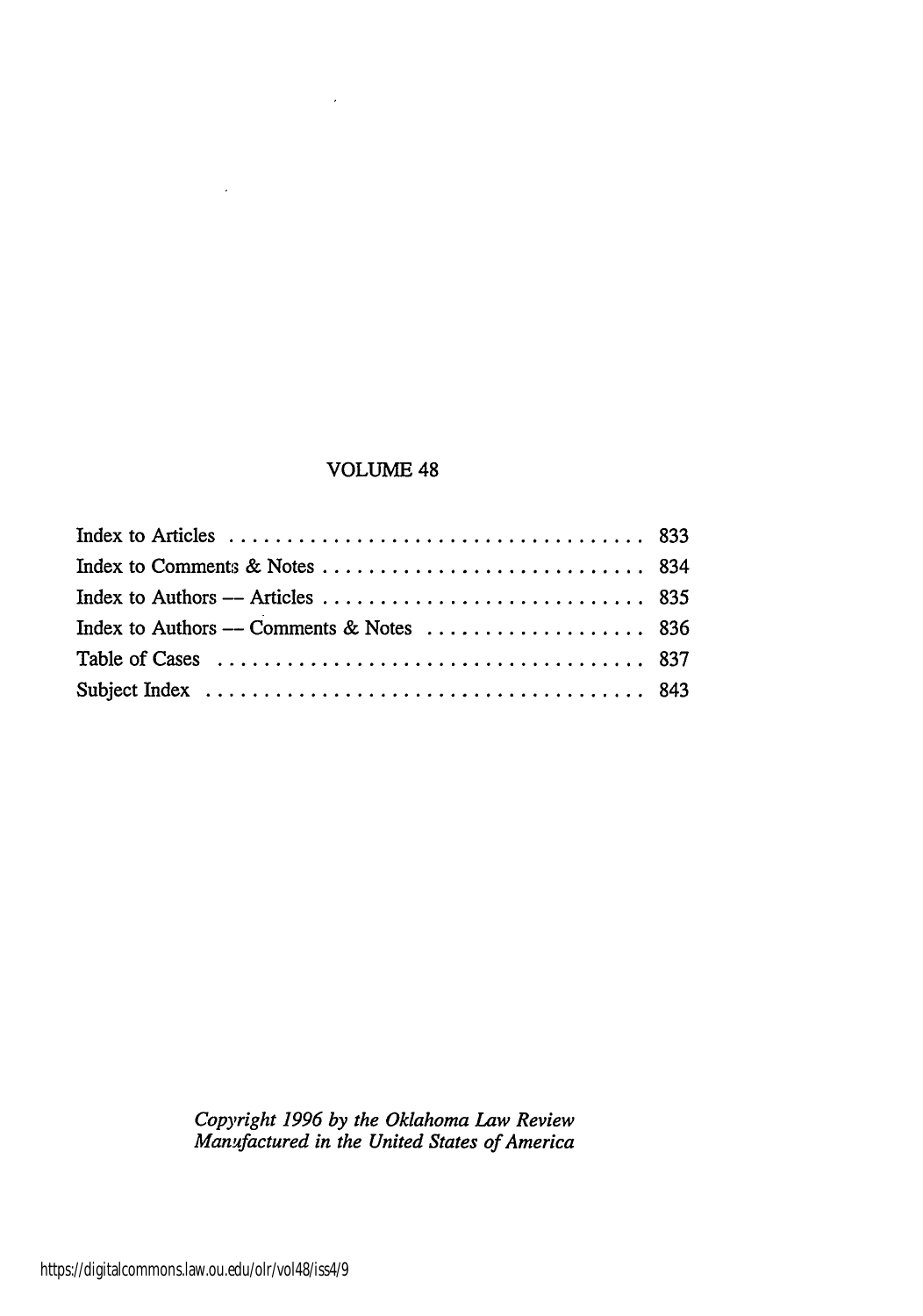# INDEX TO ARTICLES

- Applying Pesticides: Toward Reconceptualizing Liability to Neighbors for Crop, Livestock and Personal Damages from Agricultural Chemical Drift. *Robert F. Blomquist*
- The Criminalization of Environmental Law: Implications for Agriculture. *John D. Copeland*
- Coalbed Methane: Myths, Facts, and Legends of Its History and the Legislative and Regulatory Climate into the 21st Century. *Elizabeth A. McClanahan*
- The Economic Performance of Alternative Agricultural Nonpoint Pollution Controls. *David G. Abler & James S. Shortle*
- The Effect of NAFTA (and GATI) on Animal Health Laws and Regulations. *JW. Looney* 367
- Endangered Species Act Reauthorization: Congress Proposes a Rewrite with Private Landowners in Mind. *Douglas L Huth*
- Get Green or Get Out: Decoupling Environmental from Economic Objectives in Agricultural Regulation. *Jim Chen*
- How to Reduce the Compliance Burden of the Earned Income Credit on Low-Income Workers and on the Internal Revenue Service. *Jonathan Barry Forman*
- Informed Consent Liability in a "Material Information" Jurisdiction: What Does the Future Portend? *William J. McNichols* 711

**393** Insurance Coverage for Wrongful Employment Practices. *Douglas R. Richmond*

 $\mathbf{1}$ 

- The IRS Plows New Ground in the Tax 417 Treatment of Land Cleanup Costs. *Roy* 237 *Whitehead, Pam Spikes, & Brenda Yelvington*
- The Lighter Side of the Green Movement: 35 471 The Three Stooges as Early Environmentalists. *Ronald J, Rychlak*
- Maximizing Tax Benefits to Farmers and 449 Ranchers Implementing Conservation and Environmental Plans. *Jesse J.* 427 *Richardson, Jr.*
	- Money Damages Versus Cleanup in Pol-79 lution Cases. *L Mark Walker & Dale E. Cottingham*
- Private Enforcement of the Antitrust Laws 669 Works Occasionally: *Board of Regents of the University of Oklahoma v.* 383 *NCAA,* A Case in Point. *D. Kent Meyers & Ira Horowitz*
- Recent Developments in Federal Farm 215 Program Litigation. *Christopher R.* 333 *Kelley*
- Toward the Development of Performance 353 Criteria Beyond Best Management **63** Practices. *Larry C. Frarey*
	- U.S. and Mexican Regulation of Methyl 289 Bromide: Comparing Pesticide Regulations After NAFTA. *Kyle W. Lathrop & Cindy K. Bushur-Hallam*
	- Understanding State and Federal Property 191 Rights Legislation. *Jerome M. Organ*

833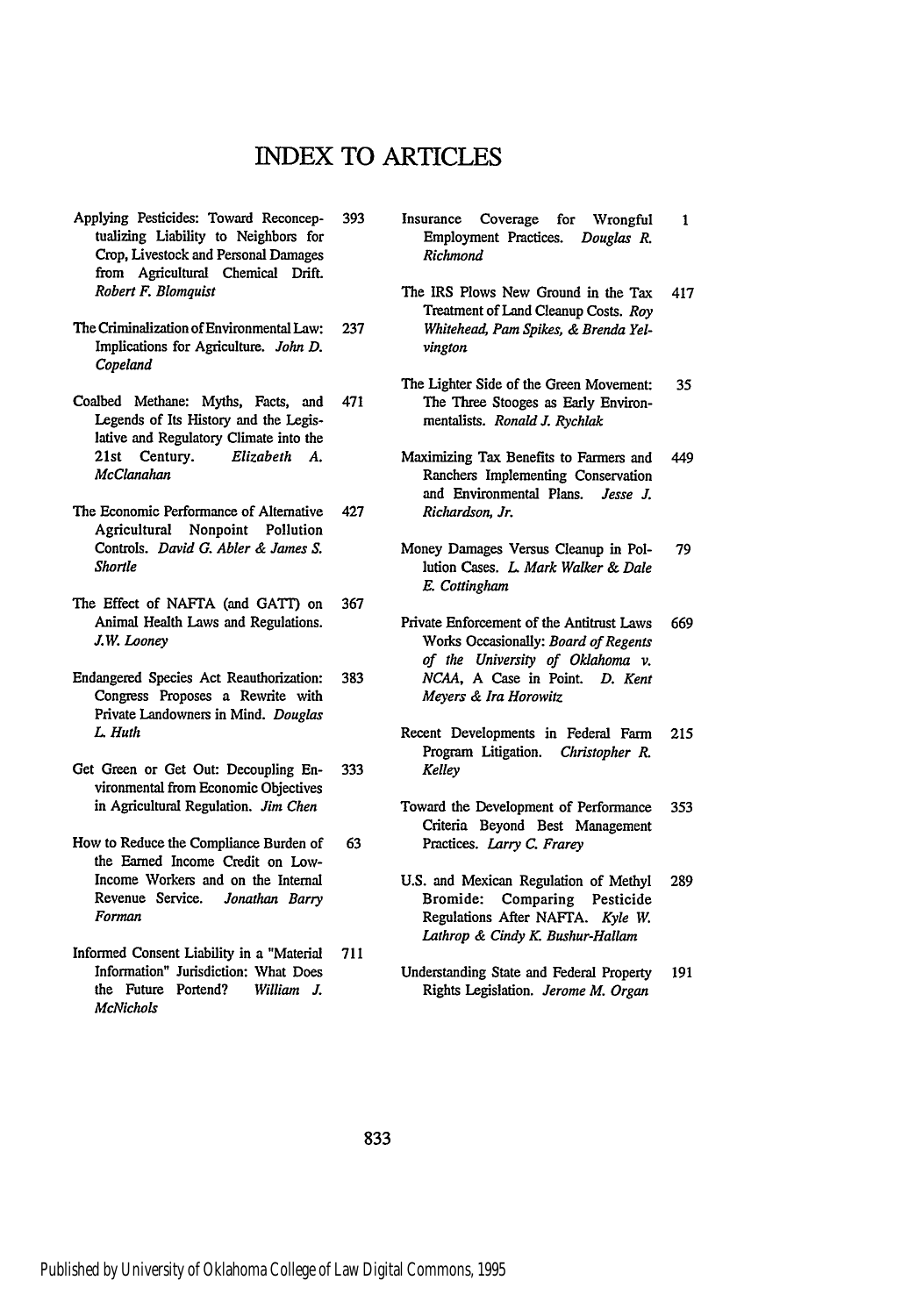### **INDEX** TO **COMMENTS & NOTES**

- Antitrust Safety Zones for Physician Network Joint Ventures: Physician, Heal Thyself. *Eric Scott Fisher* (c)
- Civil Rights: Title **Xl** and College Athletics: Is There a Viable Compromise? *Andrew A. Ingrum (c)*
- Copyright: Same Song, Lifferent Verse: Parody as Fair Use After *Campbell v. Acuff-Rose Music, In. L David McBride* (n)
- Criminal Law: Juries. on Trial: Constitutional Right Versus Judicial Burden: An Analysis of Jury Effectiveness and Alternative Methods for Deciding Cases. *Matthew Forbes (c)*
- Environmental Law: Are Oklahoma Environmental Permits Valid Under the Fourteenth Amendment's Due Process Clause? *DuLaney v. Oklahoma State Department of Healt,. Brent M. Johnson* (n)
- The Functional Effect of Eliminating Gender Bias in Jury Selection: *A Critique and Analysis of J.E.B. v. Alabama. Tammy B. Grubb* (n)
- **89** Lender and Receiver Liability: **A** New Era 131 of the Comprehensive Environmental Response, Compensation and Liability Act's Security Interest Exemption -**755** Interpreted **by** the EPA's New Lender Liability Rule. *Michelle Lynn Gibbens*
- Negligence: *Busby v. Quail Creek Golf &* 779 **627** *Country Club:* **A** Balanced Approach to Vendor Liability and Underage Drinking. *Michael Craig Adkins* (n)
- Negligence: *Strubhart v. Perry Memorial* 797 **563** *Hospital:* Taming the Monster of Corporate Negligence or Creating an Unpredictable Form of Hospital Liability? *Jeannie Pinkston* (n)
- 593 Torts: Torts and Gun Control: Sealing **Up 651** the Cracks and Helping Licensed Dealers Avoid Sales to Unqualified Buyers. *Jacqueline Ballinger (c)*
- Water: *PUD No. 1 of Jefferson County v.* 817 *Washington Department of Ecology:* State Water Quality Certification of **173** Federally Licensed Hydropower Projects. *T. Mike Blake, Jr.* (n)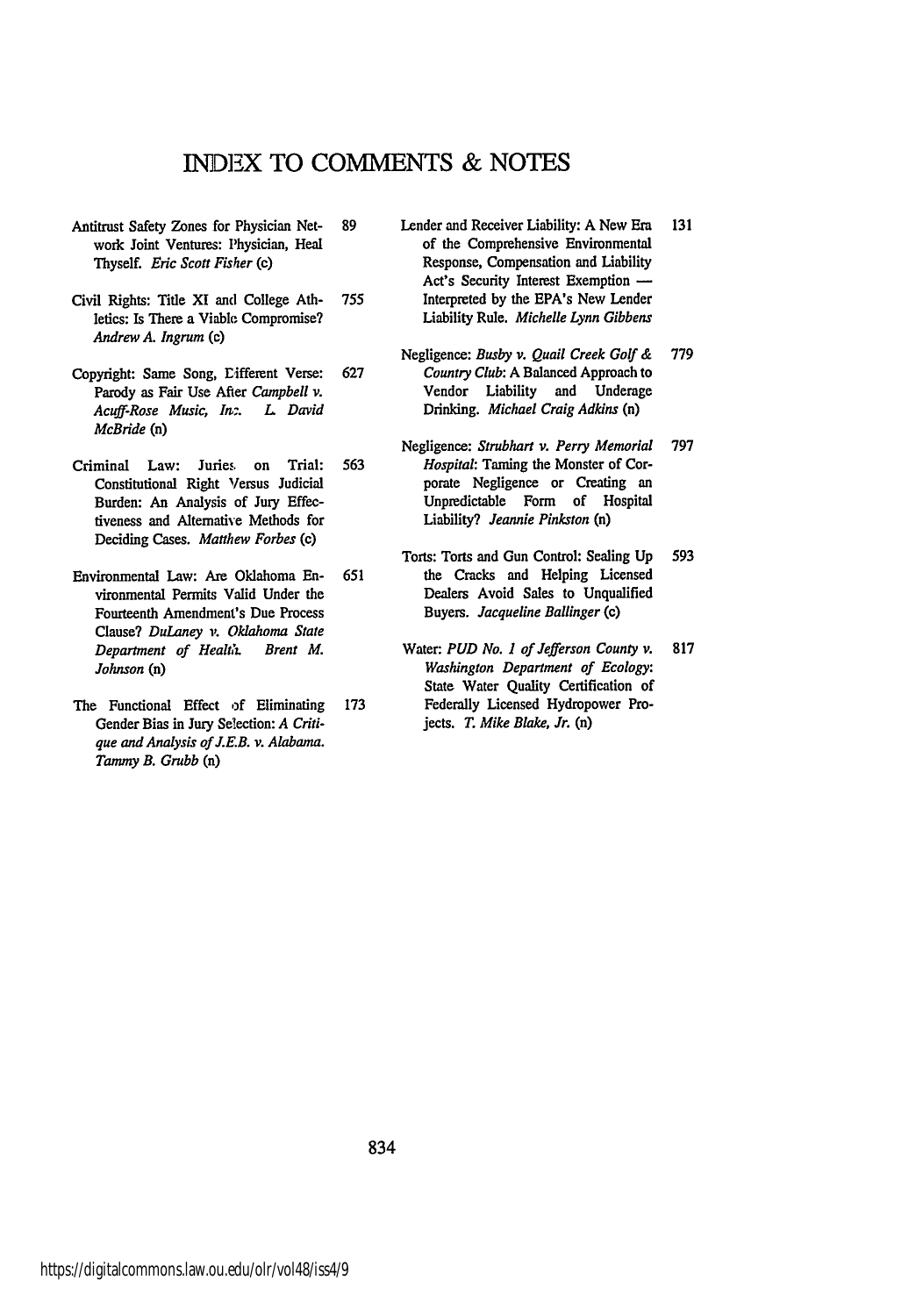# INDEX TO **AUTHORS -** ARTICLES

- *Abler, David G. & Shortle, James S.).* The Economic Performance of Alternative Agricultural Nonpoint Pollution Controls.
- *Blomquist, Robert F.* Applying Pesticides: Toward Reconceptualizing Liability to Neighbors for Crop, Livestock and Personal Damages from Agricultural Chemical Drift.
- *Chen. Jim.* Get Green or Get Out: Decoupling Environmental from Economic Objectives in Agricultural Regulation.
- *Copeland, John D.* The Criminalization of Environmental Law: Implications for Agriculture.
- *Forman, Jonathan Barry.* How to Reduce the Compliance Burden **of** the Earned Income Credit on Low-Income Workers and on the Internal Revenue Service. 63
- *Frarey, Larry C.* Toward the Development of Performance Criteria Beyond Best Management Practices.
- *Huth, Douglas L* Endangered Species Act Reauthorization: Congress Proposes a Rewrite with Private Landowners in Mind.
- *Kelley, Christopher R.* Recent Develop ments in Federal Farm Program Litigation.
- *Lathrop, Kyle W. & Cindy K. Bushur-Hal lam.* **U.S.** and Mexican Regulation of Methyl Bromide: Comparing Pesticide Regulations After NAFIA.
- 427 *Looney, J.W* The Effect of NAFTA (and 367 GATT) on Animal Health Laws and Regulations.
- *McClanahan, Elizabeth A.* Coalbed 471 393 Methane: Myths, Facts, and Legends of Its History and the Legislative and Regulatory Climate into the 21st Century.
- *McNichols, William J.* Informed Consent 711 333 Liability in a "Material Information" Jurisdiction: What Does the Future Portend?
- *Meyers, D. Kent & Ira Horowitz* Private 669 237 Enforcement of the Antitrust Laws Works Occasionally: *Board of Regents of the University of Oklahoma v. NCAA,* A Case in Point.
	- *Organ, Jerome M.* Understanding State and 191 Federal Property Rights Legislation.
- *Richardson, Jesse J., Jr.* Maximizing Tax 449 353 Benefits to Farmers and Ranchers Implementing Conservation and Environmental Plans.
- 383 *Richmond, Douglas R.* Insurance Coverage 1 for Wrongful Employment Practices.
- *Rychlak, Ronald J.* The Lighter Side of the 35 Green Movement: The Three Stooges 215 as Early Environmentalists.
- *Walker, L Mark & Dale E. Cottingham.* 79 Money Damages Versus Cleanup in **289** Pollution Cases.
	- *Whitehead, Roy, Pam Spikes, & Brenda* 417 *Yelvington.* The IRS Plows New Ground in the Tax Treatment of Land Cleanup Costs.

835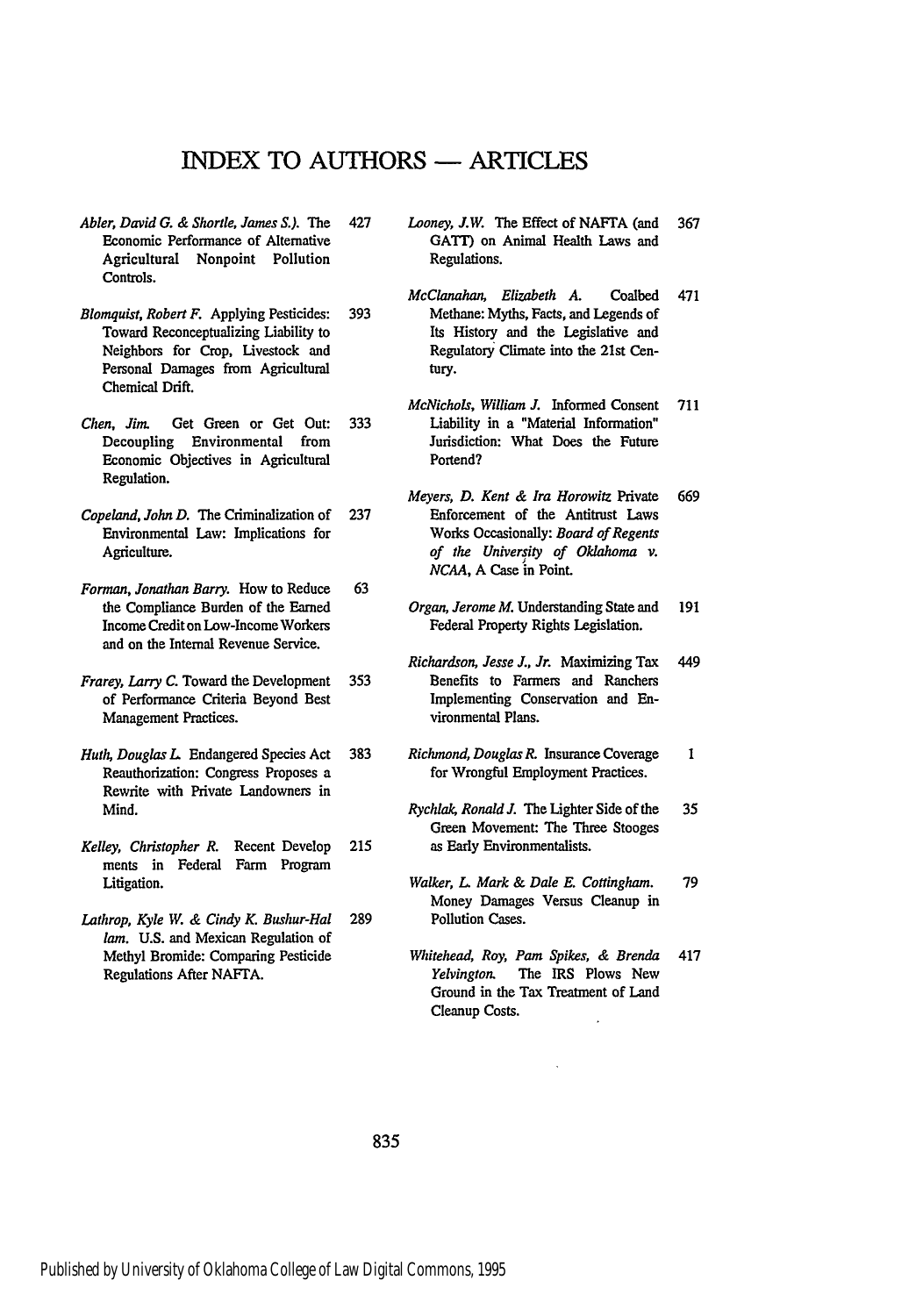## INDEX TO, **AUTHORS - COMMENTS & NOTES**

- *Adkins, Michael Craig.* Negligence: *Busby v. Quail Creek Golf &* Ceuntry *Club: A* Balanced Approach to Vendor Liability and Underage Drinking.
- *Ballinger, Jacqueline.* Torts: Torts and **Gun** Control: Sealing **Up** the Cracks and Helping Licensed Dealers Avoid Sales to Unqualified Buyers.
- *Blake, T. Mike, Jr. Water:. PUD No. 1 of Jefferson County v. Washington Department of Ecology:* State Water Quality Certification of Federally Licensed Hydropower Projects.
- *Fisher, Eric Scott.* Antitrust Safety Zones for Physician Network Jcint Ventures: Physician, Heal Thyself.
- *Forbes, Matthew.* Criminal Law: Juries on Trial: Constitutional Right Versus Judicial Burden: An Analysis of **Jury** Effectiveness and Alternative Methods for Deciding Cases. 563
- *Gibbens, Michelle Lynn.* Lender and 131 Receiver Liability: **A** *NeN* Era of the Comprehensive Environmental Response, Compensation and Liability **Act's** Security Interest Exemption **--** Interpreted **by** the EPA's New Lender Liability Rule.
- **779** *Grubb, Tammy B. The* Functional Effect of 173 Eliminating Gender Bias in Jury Selection: *A Critique and Analysis of J.E.B. v. Alabama.*
- 593 *Ingrum, Andrew A.* Civil Rights: Title XI 755 and College Athletics: Is There a Viable Compromise?
- *Johnson, Brent M.* Environmental Law: 651 **817** Are Oklahoma Environmental Permits Valid Under the Fourteenth Amendment's Due Process Clause? *DuLaney v. Oklahoma State Department of Health.*
- **89** *McBride, L David.* Copyright: Same 627 Song, Different Verse: Parody as Fair Use After *Campbell v. Acuff-Rose Music, Inc.*
	- *Pinkston, Jeannie.* Negligence: *Strubhart* 797 *v. Perry Memorial Hospital:* Taming the Monster of Corporate Negligence or Creating an Unpredictable Form of Hospital Liability?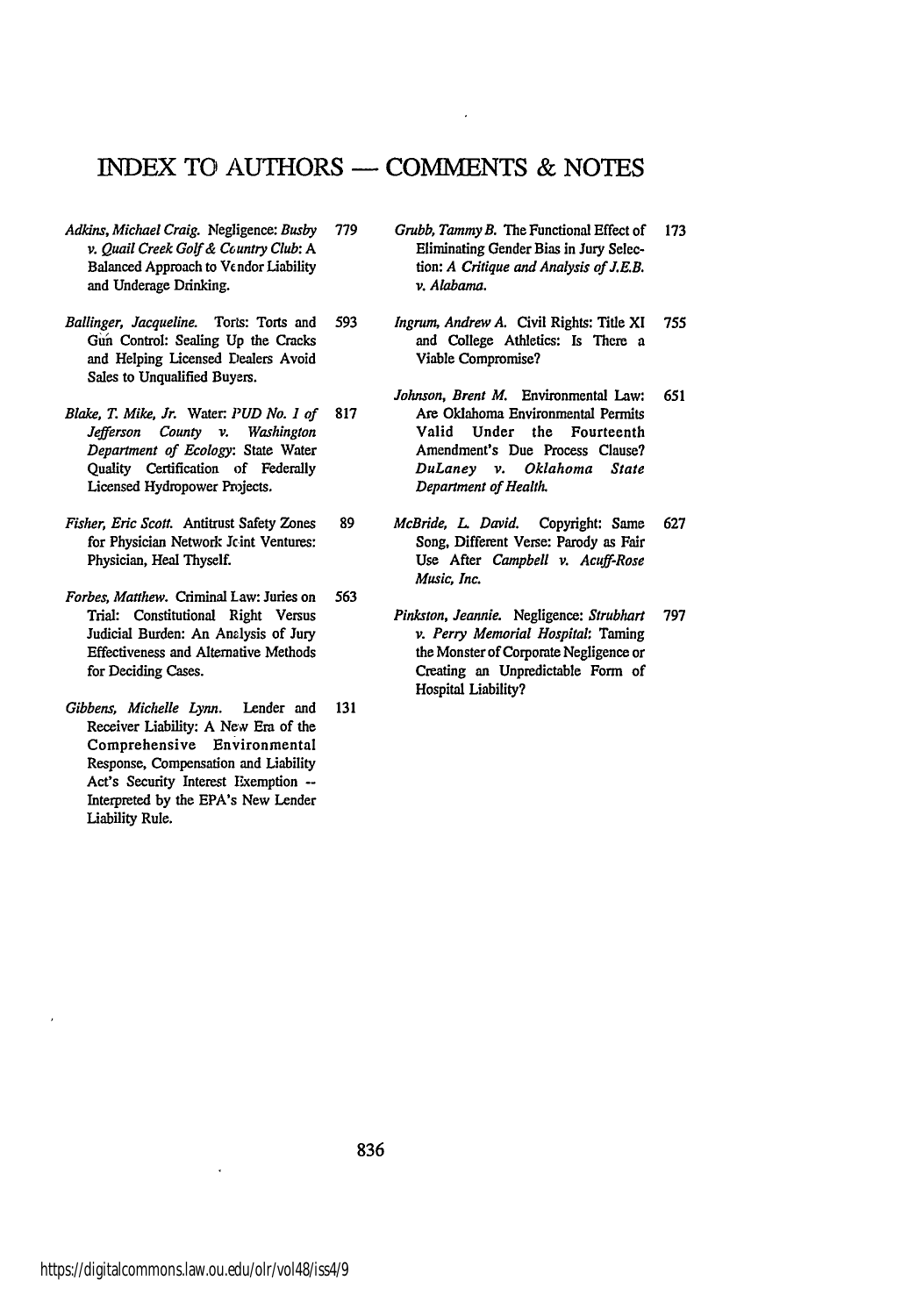# TABLE OF **CASES**

| A.L.A. Schechter Poultry Corp. v. United            |        |
|-----------------------------------------------------|--------|
| <b>States</b>                                       | 333    |
| Acuff-Rose Music, Inc. v. Campbell                  |        |
| 632-34, 636, 637, 643                               |        |
| Adams v. Henning                                    | 400    |
| — v. El-Bash                                        | 716    |
| Addison v. Holly Hill Fruit Prods.                  | 503    |
| Aerial Agric. Serv. v. Richard                      | 400    |
| Aerial Sprayers v. Yerger, Hill & Son 398, 400      |        |
| Aetna Casualty & Sur. Co. v. Associates             |        |
| Transports                                          | 652    |
| Agins v. Town of Tiburon<br>193, 195, 198           |        |
| Aiken v. Clary                                      | 715    |
| Albain v. Flower Hosp. 801, 803, 810, 812           |        |
| Alm v. Johnson                                      | 399    |
| AMA v. United States                                | 95, 96 |
| Andreen v. Escondido Citrus Union                   | 400    |
| Appalachian Coals, Inc. v. United States            | 100    |
| Arato v. Avedon 712, 728, 734-35, 740, 742-43       |        |
| Arena v. Gingrich<br>711, 729                       |        |
| Arizona v. Maricopa Medical Soc'y<br>106, 122       |        |
| Arkansas v. Oklahoma                                | 825    |
| Aronson v. Harriman                                 | 715    |
| Ashland Oil v. Sonford Prods. Corp.                 |        |
| 137, 154, 159-61                                    |        |
|                                                     |        |
|                                                     |        |
| Association of Indep. Television Stations, Inc. v.  |        |
| College Football Ass'n                              | 698    |
| Atchison, T. & S.F. Ry. Co: v. Kelley               | 80     |
| Avoyelles Sportsmens League, Inc. v. Marsh          |        |
|                                                     | 252    |
|                                                     |        |
| Badger Freightways, Inc., In re                     | 157    |
| Ballard v. United States                            | 173-74 |
| Batson v. Kentucky                                  | 571    |
| Bergsoe Metal Corp., In re 140, 143, 146, 161       |        |
| Board of Regents of the Univ. of Okla. v.           |        |
| 675, 678, 680-81, 687, 689, 692<br>NCAA             |        |
| Broadcast Music, Inc. v. Columbia Broadcasting      |        |
| 679, 683, 698<br>Sys., Inc.                         |        |
| Brown v. Wal-Mart Stores, Inc.                      | 574    |
|                                                     |        |
| Chicago Board of Trade v. United States             | 105    |
| Chicago Pac. Corp., In re                           | 168    |
| Christensen v. Midstate Aerial Applications         |        |
| Corp.                                               | 400    |
| Christy v. Hodel                                    | 256    |
| Cipri v. Bellingham Frozen Foods, Inc.              | 238    |
| City of Cleburne v. Cleburne Living Ctr.            |        |
| 175, 180, 184<br>City of Philadelphia v. New Jersey | 346    |

| City of Phoenix v. Garbage Servs. Co.          | 141         |
|------------------------------------------------|-------------|
| City of Holdenville v. Kiser                   | 80          |
| Cochise College Park, Inc., In re              | 168         |
| Coffey v. Healthtrust, Inc.                    | 108-09      |
| Cole v. New England Tree Expert Co.            | 401         |
| Commissioner v. Lincoln Savings and Loan       |             |
| Ass'n                                          | 419         |
| Commonwealth v. Banks                          | 577         |
| — v. Sonneborn                                 | 261         |
| - v. Straight Creek Coal & Coke Co.            | 261         |
| Commissioner v. Tellier                        | 417         |
| Communities for a Greater Or. v. Babbitt       | 198         |
| Concerned Area Residents for the Envt. v.      |             |
| Southview Farm                                 | 246-49      |
| Concrete Pipe and Prods. of Cal., Inc. v.      |             |
| <b>Construction Laborers Pension Trust</b>     | 195         |
| Continental Airlines Inc. v. American Airlines |             |
| Inc.                                           | 567         |
| Continental Ins. Cos. v. Northeastern Phar-    |             |
| maceutical & Chem. Co.                         | 279         |
| Craig v. Boren                                 | 175-77, 342 |
| Crain v. Intermountain Health Care, Inc.       |             |
|                                                | 97, 98      |
| Cross v. Harris                                | 401         |
| CTS Corp. v. Dynamics Corp. of Am.             | 341         |
| Currin v. Wallace                              | 333         |
|                                                |             |
| D&W Jones, Inc. v. Collier                     | 410         |
| Damron v. Apache                               | 82          |
| Darby v. Cisneros                              | 218         |
| Dean Milk Co. v. City of Madison               | 346         |
| DeVane v. Smith                                | 410         |
| Doane v. Espy                                  | 229         |
| Doty v. United States                          | 215, 233-34 |
| Douglas v. United States Fidelity & Guar. Co.  |             |
|                                                | 572         |
| Duggar v. State                                | 570         |
| Dupre v. Roane Flying Serv., Inc.              | 400         |
| Eaeton Fruit Co. v. California Spray-Chem.     |             |
| Corp.                                          | 410         |
| Edmonson v. Leesville<br>176-77, 179, 185      |             |
| Erbrich Prods. Co., Inc. v. Wills              | 406         |
| Esch v. Yeutter                                | 231         |
|                                                |             |
| Fain v. Smith                                  | 716         |
| Faire v. Burke                                 | 400         |
| Farm-Aero Serv., Inc. v. Henning Produce,      |             |
| Inc.                                           | 409         |
| Favia v. Indiana Univ. of Pa.                  | 765-66, 770 |
|                                                |             |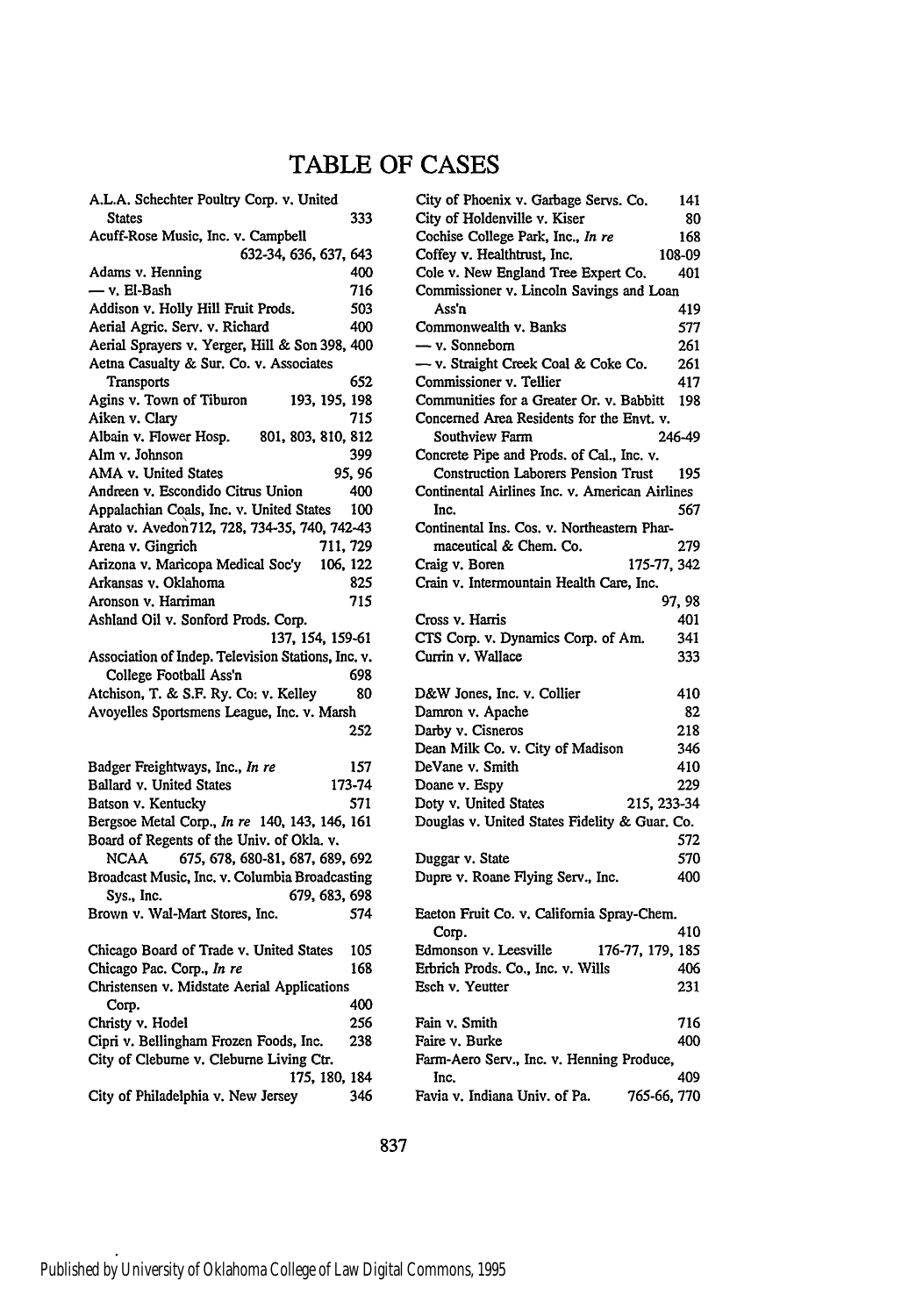$\ddot{\phantom{a}}$ 

| Faya v. Almaraz                                   | 712, 746 |
|---------------------------------------------------|----------|
| FCC v. Beach Communications, Inc.                 | 341      |
| Feist Publications v. Rural Tel. Serv. Co. 629    |          |
| Ferguson v. Skrupa                                | 341      |
| Financial Inv. Corp. v. Tukabatchee Area Coun-    |          |
| cil, Inc.                                         | 486      |
| Finite Resources, Ltd. v. Western Fuels-Illinois, |          |
| Inc.                                              |          |
|                                                   | 507      |
| First Iowa Hydroelectric Cooperative v. Federal   |          |
| Power Comm'n                                      | 817, 829 |
| First English Evangelical Lutheran Church v.      |          |
| County of Los Angeles<br>193, 204, 206            |          |
| Fisher v. Dees<br>630-32, 636, 642                |          |
| Flagiello v. Pennsylvania Hosp.                   | 808      |
| Foard v. Jarman                                   | 715      |
| Folger v. Corbett                                 | 715      |
| Folsom v. Marsh                                   | 640      |
| Franklin v. United States                         | 736-37   |
| - v. Gwinnett County Pub. Sch.                    | 762      |
| - v. United States                                | 738      |
| Friedrich v. Amoco Prod. Co.                      | 557      |
| Frisby v. Schultz                                 | 342      |
| Frontiero v. Richardson                           | 175, 181 |
| FTC v. Indiana Fed'n of Dentists                  | 113      |
| Fun v. Virginia Military Inst.<br>510, 513        |          |
| Fusco v. State of Connecticut                     | 656-57   |
|                                                   |          |
| Gainey v. Folkman                                 | 400      |
| Gamblin v. Ingram                                 | 400      |
| Gaston v. Hunter                                  | 715      |
| Gates v. Jensen                                   | 713      |
| Gavin v. OLeary                                   |          |
| General American Life Ins. Co. v. Carter          | 574      |
|                                                   | 572      |
| Georgia-Pacific Corp. v. Vermont Dept of Envtl.   |          |
| Conservation                                      | 819      |
| Georgia v. McCollum<br>176-77, 185                |          |
| Gerety v. Demers                                  | 716      |
| Glaser v. Tulsa Metro. Area Planning Comm'n       |          |
|                                                   | 654      |
| Goldblatt v. Town of Hempstead                    |          |
| 191, 193, 195, 198                                |          |
| Goldfarb v. Virginia State Ear                    | 96       |
| Golightly v. Yeutter                              | 225      |
| Gonzalez v. Nork                                  | 813      |
| Gopher Oil Company v. Union Oil Co. 85, 86        |          |
| Goss v. Oklahoma Blood Institute<br>726, 730      |          |
| Gotreaux v. Gary                                  | 398      |
| Gouse v. Cassell<br>714, 716                      |          |
| Great Northern Ry. Co. v. Sunburst Oil &          |          |
| Refining Co.<br>168, 663                          |          |
| Great Atlantic & Pac. Tea Co. v. Cottrell         | 346      |
| Greenbrier Farms v. Clarke                        | 513      |
|                                                   |          |
| Grove City College v. Bell                        | 760      |

| Guidice v. BFG Electroplating & Mfg. Co.       |            |
|------------------------------------------------|------------|
| 138, 140, 147-48, 150, 162                     |            |
| Hadacheck v. Sebastian                         | 191, 193   |
| Haffer v. Temple Univ.                         | 759, 761   |
| Halbert v. Hendrix                             | 550, 552   |
| Haley v. United States<br>717, 724, 726        |            |
| Hall v. Phillips                               | 402        |
| - v. Pioneer Crop Care, Inc.                   |            |
| Hamilton v. Foster                             | 402        |
| Hamlin Flying Serv., Inc. v. Breckinridge      | 552        |
| Hammond Ranch Corp. v. Dodson                  | 410<br>400 |
| Hannola v. City of Lakewood                    | 804        |
| Hardie v. Chew Fish Yuen                       | 560        |
| Harper & Row v. Nation Enters.                 |            |
| 630-32, 639-43                                 |            |
| Harry R. Carlile Trust v. Cotton Petroleum     |            |
| Corp.<br>653, 663-64                           |            |
| Heeb v. Prysock                                | 398        |
| Herskovitz v. Group Health Coop.               | 746        |
| Hidding v. Williams                            | 712, 747   |
| Hill v. Squibb & Sons                          | 715        |
| Hiller v. Rist                                 | 400        |
| Holladay v. Chicago, Burlington & Quincy R.    |            |
| Co.                                            | 412        |
| Hood & Sons, Inc. v. Du Mond                   | 346        |
| Hook v. Rothstein<br>711, 715                  |            |
| Horne v. Horne                                 | 477        |
| Hospital Building Co. v. Trustees of the Rex   |            |
| Hosp.                                          | 97         |
| Howell Petroleum Corp. v. Holliman             | 486        |
| Hoyt v. Florida                                | 174        |
| Humana y. Traffanstedt                         | 810        |
| Hurd v. Commissioner                           | 334        |
| Hyde v. Jefferson Hosp.                        | 111        |
| Iafelice v. Luchs                              | 750        |
| Image of Greater San Antonio v. Brown          | 347        |
| Indiana Harbor Belt Co. v. American Cyanamid   |            |
| Co.                                            | 405        |
| Indopco, Inc. v. Commissioner                  | 418-19     |
| Ingraham v. Wright                             | 661        |
| Insinga v. Labella                             | 797        |
| International Sale Co. v. Goostow              | 498        |
| Ivanhoe Irrig. Dist. v. McCracken              | 349        |
|                                                |            |
| J.E.B. v. Alabama 173, 178-80, 183, 185, 187   |            |
| J.L. Wilson Farms, Inc. v. Wallace<br>406, 411 |            |
| Jackson v. Power                               | 806        |
| James v. NICO Energy Corp.                     | 510        |
| James C. Street v. OXY USA Inc.                | 506        |
| James River & Kanawha Power Co. v. Old         |            |
| Dominion Iron & Steel Corp.                    | 477        |
| Jeanes v. Henderson                            | 508        |

 $\mathbf{r}$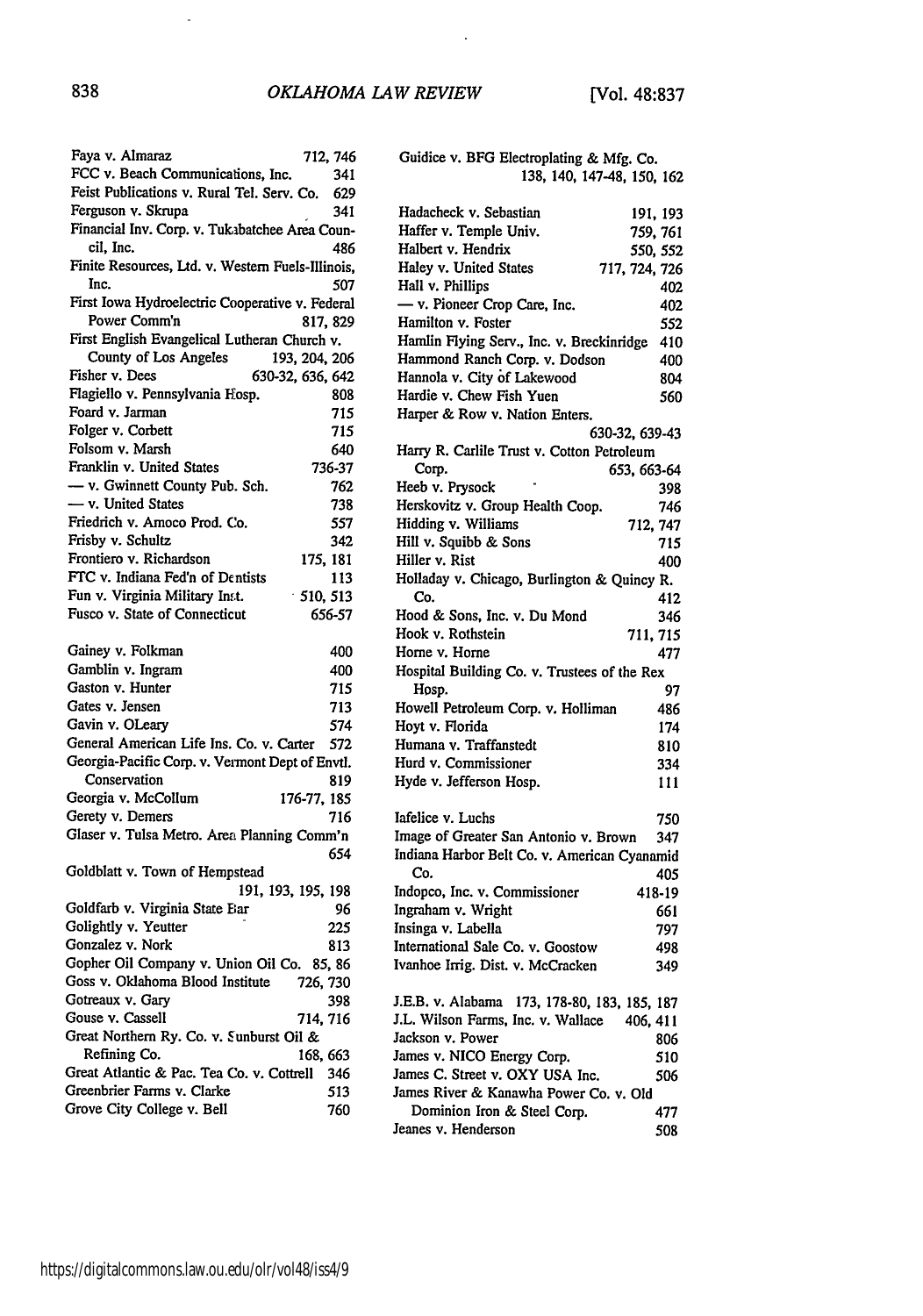#### *TABLE OF CASES*

| Jefferson County v. Washington Dep't of      |                      |
|----------------------------------------------|----------------------|
| Ecology                                      | 817, 820, 822-30     |
| Jefferson Parish Hosp. Dist. No. 2 v. Hyde   |                      |
|                                              | 110-11               |
| Jersey City Redev. Auth. v. PPG Indus.       | 161                  |
| Johnson v. Thompson                          | 732                  |
| — v. Kokemoor                                | 712, 742, 747        |
| - v. Misericordia Community Hosp.            |                      |
|                                              | 801, 810, 813        |
| Jones v. Espy                                | 225                  |
| — v. Killingsworth                           | 554, 556             |
| $-$ v. Morgan                                | 398                  |
| - v. Philadelphia College of Osteopathic     |                      |
| Medicine                                     | 713                  |
| Jordache Enters., Inc. v. Hogg Wyld, Ltd.    | 628                  |
| Jozsa v. Hottenstein                         | 738                  |
|                                              |                      |
| K.A.C. v. Benson                             | 746                  |
| Kaiser Aetna v. United States                | 191                  |
| Karriman v. Orthopedic Clinic                | 717                  |
|                                              |                      |
| Karseal Corp. v. Richfield Oil Corp.         | 672                  |
| Kashishian v. Port                           | 804-05               |
| Kelley v. Ohio Oil Co.                       | 552                  |
| Kenoyer v. Magnolia Petrolium Co.            | 556                  |
| Kelley v. ARCO Indus. Corp.                  | 280                  |
| — v. EPA                                     | 131-32               |
| - ex rel. Michigan Natural Resources         |                      |
| Comm'n v. Tiscornia                          | 137, 147, 154-58     |
| Kennedy v. Clayton                           | 400                  |
| Kentucky Aerospray, Inc. v. Mays             | 400                  |
| Keogan v. Holy Family Hosp.                  | 728                  |
| Keyser v. St. Marys Hosp.                    | 735                  |
| Keystone Bituminous Coal Ass'n v. DeBenedic- |                      |
| tis                                          | 193, 195, 198        |
| Kinikin v. Heupel                            | 725                  |
| Kolberg v. Sherwin-Williams Co.              | 400                  |
| Korman v. Mallin                             | 716                  |
| Krane v. St. Anthony Hosp. Sys.              | 735                  |
|                                              |                      |
| LaCaze v. Collier                            | 731                  |
| Lambert v. Park                              | 717                  |
| Langan v. Valicopters, Inc.                  | 403-04               |
| Las Vegas Sun, Inc. v. Summa Corp            | 573                  |
| Law v. NCAA                                  | 699                  |
|                                              |                      |
| Lawler v. Skelton<br>Leach v. Brown          | 398, 400, 411<br>556 |
|                                              |                      |
| Leiker v. Gafford                            | 715                  |
| Lenk v. Spezia                               | 400-01               |
| Leonard v. Abbot                             | 398                  |
| Leopard v. Stanolind Oil & Gas Co.           | 556                  |
| Leslie Salt Co. v. United States             | 198                  |
| Ligocky v. Wilcox                            | 406, 409             |
| Linkletter v. Walker                         | 663                  |
| Loe v. Lenhardt                              | 397-98, 401, 405     |
|                                              |                      |

| Dep't of   |                | Logan Farms v. Espy                           | 232, 235    |
|------------|----------------|-----------------------------------------------|-------------|
|            | 7, 820, 822-30 | Lommen v. Minneapolis Gaslight Co.            | 568         |
| 2 v. Hyde  |                | Loretto v. Teleprompter Manhattan CATV        |             |
|            | 110-11         | Corp.                                         | 191         |
| Indus.     | 161            | Louisiana Gliptis v. Fifteen Oil Co.          | 553         |
|            | 732            | Louisville Joint Stock Land Bank v. Radford   |             |
|            | 712, 742, 747  |                                               | 333         |
| losp.      |                | Loveladies Harbor, Inc. v. United States      |             |
|            | 801, 810, 813  |                                               | 198, 253    |
|            | 225            | Lucas v. Hamm                                 | 578         |
|            | 554, 556       | - v. South Carolina Coastal Council           |             |
|            | 398            | 191-92, 194-98, 253                           |             |
| teopathic  |                | Lucio v. Yeutter                              | 219         |
|            | 713            | Lundberg v. Bolon                             | 398, 400    |
| 'yld, Ltd. | 628            |                                               |             |
|            | 738            | Mainord v. Sharp                              | 652         |
|            |                | Marks v. United States                        | 198         |
|            | 746            | Marshall v. El Paso                           | 80          |
|            | 191            | Martin v. Richards                            | 716         |
|            | 717            | - v. Reynolds Metals Co.                      | 399         |
|            | 672            | $-$ v. Stratton                               | 717, 720    |
| orp.       | 804-05         | - v. Kostner                                  | 556         |
|            |                |                                               |             |
|            | 552            | Masquat v. Maguire                            | 722-23, 733 |
| Сο.        | 556            | Mathews v. Eldridge                           | 661         |
|            | 280            | Mazer v. Stein                                | 629         |
|            | 131-32         | MCA, Inc. v. Wilson                           | 631, 633    |
| urces      |                | McAlpin v. Sanchez                            | 509         |
|            | 7, 147, 154-58 | McClellan v. Health Maintenance Org. of Pa.   |             |
|            | 400            |                                               | 804         |
| /S         | 400            | McDonald v. Massachusetts Gen. Hosp.          | 798         |
|            | 728            | McKennon v. Jones                             | 398, 400    |
|            | 735            | McLain v. Real Estate Bd. of New Orleans,     |             |
|            | v. DeBenedic-  | Inc.                                          | 97          |
|            | 193, 195, 198  | McPherson v. Ellis                            | 713         |
|            | 725            | McPherson v. Billington                       | 401         |
|            | 400            | Mehta v. Surles                               | 657         |
|            | 716            | Metallic Gold Mining Co. v. Watson            | 567         |
|            | 735            | Metropolitan Edison Co. v. People Against     |             |
|            |                | Nuclear Energy                                | 348         |
|            | 731            | Mid-Continent Aircraft Corp. v. Whitehead 410 |             |
|            | 717            | Miles v. A. Arena & Co.                       | 400         |
|            | 403-04         | Milk Control Bd. v. Eisenberg Farm Prods. 346 |             |
| `orp       | 573            | Miller v. Maples                              | 400         |
|            | 699            | Minnesota v. Clover Leaf Creamery Co.         | 346         |
|            | 398, 400, 411  | Mississippi Univ. for Women v. Hogan          |             |
|            | 556            | 180, 184, 343                                 |             |
|            | 715            | Mississippi Whittington v. Whittington        | 553         |
|            | 400-01         | Missouri Coalition for the Envt. v. Corps of  |             |
|            | 398            | Eng'rs                                        | 348         |
| Co.        | 556            | Monon Coal Co. v. Riggs                       | 550, 552    |
|            | 198            | Montana McDonald v. Unirex, Inc.              | 553         |
|            | 406, 409       | Moore v. Delivery Servs., Inc.                | 667         |
|            | 663            | – v. Burt                                     | 805, 813    |
|            |                |                                               |             |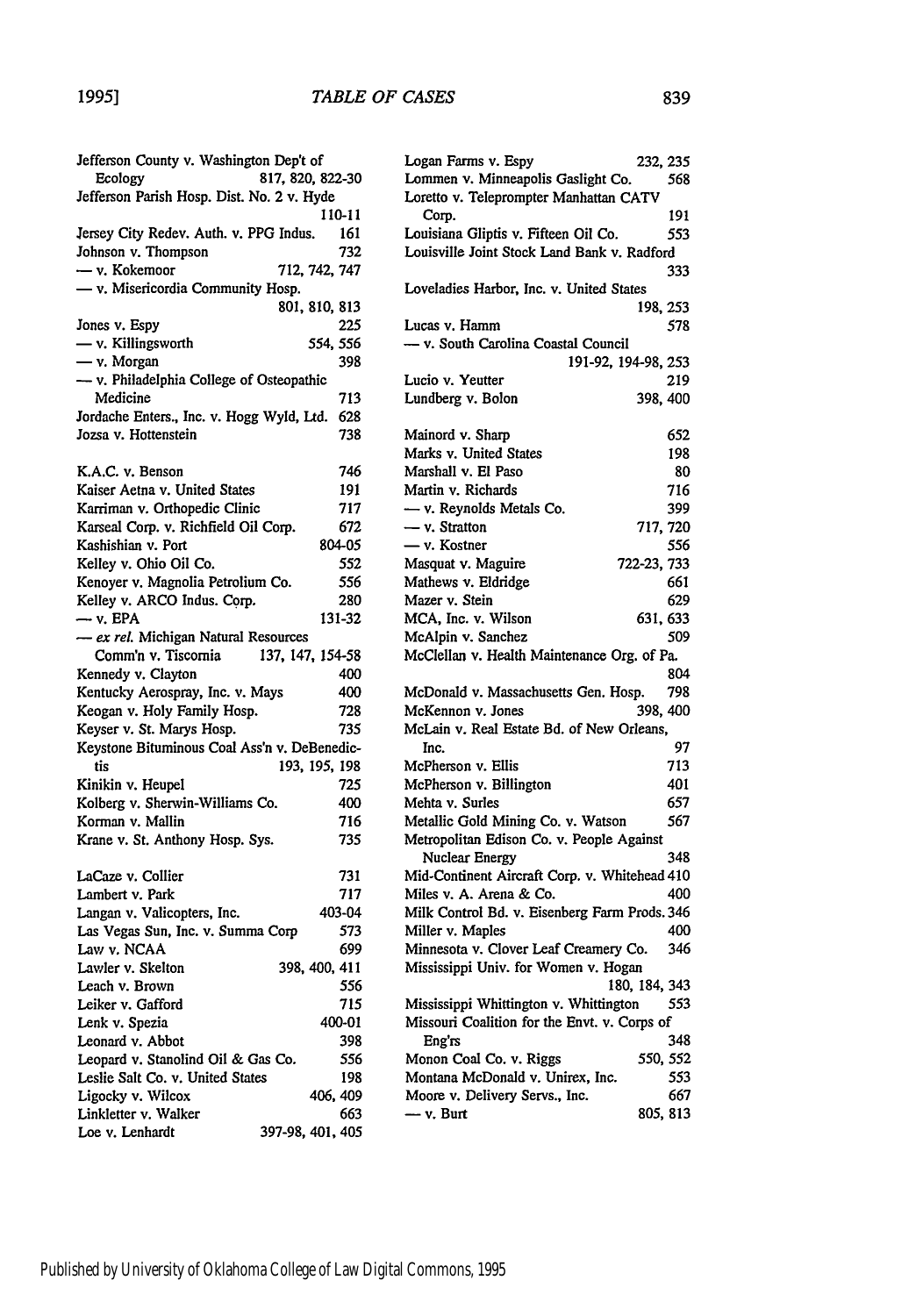| - v. Regents of the Univ. of Cal.               |                  |
|-------------------------------------------------|------------------|
|                                                 | 712, 730, 744-45 |
| Morissette v. United States                     | 263              |
| Mosser v. Darrow                                | 168              |
| Motors Ins. Corp. v. Aviation Specialties, Inc. |                  |
|                                                 | 400              |
| Mozart Co. v. Mercedes-Benz                     | 112              |
| MSM Farms, Inc. v. Spire                        | 341              |
| Mulford v. Smith                                | 333              |
| Mulford Hickerson Corp. v. Asgrow-Kilgore       |                  |
| Co.                                             | 410              |
| Murbarger v. Franklin                           | 546, 552         |
| Mustion v. Ealy                                 | 410              |
|                                                 |                  |
| Natanson v. Kline                               | 714              |
| National Wildlife Fed'n v. FERC                 | 827              |
| National Wildlife Fed'n v. Agricultural         |                  |
| Stabilization & Conservation                    | 346              |
| NCNB Texas Nat'l Bank v. West                   |                  |
|                                                 |                  |
| 479-80, 485-89, 493,                            |                  |
| 514-18, 547-48, 550, 553, 555                   |                  |
| Negonsott v. Samuels                            | 503              |
| Nettles v. Lichtman                             | 490              |
| New Line Cinema Corp. v. Bertlesman Music       |                  |
| Group, Inc.                                     | 632              |
| New Meadows Holding Co. v. Washington           |                  |
| Water Power Co.                                 | 406              |
| New Mexico Terry v. Humphreys                   | 553              |
| New York v. Pymm Thermometer                    | 262              |
| Niemiera v. Schneider                           | 713, 716         |
| Nishi v. Hartwell                               | 728              |
| Nizzi v. Laverty Sprayers, Inc.                 | 400              |
| Nonamaker v. Amos                               | 552              |
| Northern Pac. R.R. v. United States 89, 95, 110 |                  |
|                                                 |                  |
| Ohio River Collieries Co. v. Commissioner 423   |                  |
| Oklahoma City v. Page                           | 80               |
| Oklahoma Natural Gas Co. v. Choctaw Gas         |                  |
| Co.                                             | 654              |
| Oklahoma Employment Sec. Comm'n v. Mor-         |                  |
| row                                             | 655              |
| Oklahoma in Gable v. Salvation Army             |                  |
|                                                 | 798-99, 807      |
| Olenhouse v. Commodity Credit Corp.             |                  |
|                                                 |                  |
|                                                 | 215, 230-33      |
| Olmstead v. Reedy                               | 400-01           |
| Omaha Nat'l Bank v. Spire                       | 341              |
| Original Appalachian Artworks v. Topps          |                  |
| Chewing Gum                                     | 647              |
| Ouellette v. Mehalic                            | 715              |
|                                                 |                  |
| Palmer v. Fuqua                                 | 510              |
| - v. Biloxi Regional Med. Ctr.                  | 734              |
| Pannella v. Reilly                              | 398              |

| Parker v. Brown                                 | 98       |
|-------------------------------------------------|----------|
| Parks v. Atwood Crop Dusters                    | 398, 400 |
| Parratt v. Taylor                               | 661      |
| Parsons v. Bedford                              | 564      |
| Patratos v. Markakis                            | 809      |
| Patrick v. Burgett                              | 99       |
| Pauscher v. Iowa Methodist Medical Ctr.         |          |
| Pedroza v. Bryant<br>799, 806, 809, 813         | 716, 735 |
| Peevyhouse v. Garland Coal & Mining Co. 79      |          |
| Pendergrass v. Lovelace                         | 398      |
| Penn Cent. Transp. Co. v. City of New York      |          |
| 192-93, 195, 198                                |          |
| Pennsylvania Coal Co. v. Mahon                  | 191      |
| People v. Barber                                | 571      |
| - v. Chicago Magnet Wire Corp.                  | 262      |
| — v. Dunn                                       | 568      |
| — v. Mol                                        | 569      |
| - v. Superior Court                             | 570      |
| - v. Tamble                                     | 565      |
| — v. Wheeler                                    | 567      |
| Perkin-Elmer Corp. v. Computervision Corp.      |          |
|                                                 | 582      |
| Peterson v. United States Dep't of the Interior |          |
|                                                 | 334, 349 |
| Phillips v. Williams                            | 655, 659 |
| Piehler v. Kansas City Pub. Serv. Co.           | 565      |
| Pillsbury Co. v. Milky Way Prods., Inc. 634     |          |
| Pinnacle Petroleum Co. v. Jim Walter Resources, |          |
| 480, 492, 497, 514, 518<br>Inc.                 |          |
| Pitchfork Land & Cattle Co. v. King 398, 400    |          |
| Plainfield-Union Water Co. v. Commissioner      |          |
| 418, 422-25                                     |          |
| Polar Ice Cream & Creamery Co. v. Andrews       |          |
| Power Auth. of N.Y. v. Williams                 | 346      |
| 819, 820<br>Powers v. Ohio<br>176-77, 185       |          |
| Press-Enterprise Co. y. Superior Court          | 565      |
| Purcell v. Zimbleman                            | 809      |
|                                                 |          |
| Radial Lip Machine v. International Carbide     |          |
| Corp.                                           | 572      |
| Ragsdale v. Superior Oil Co.                    | 559-60   |
| Railway Express Agency, Inc. v. New York        |          |
|                                                 | 337      |
| Rawlins v. Georgia                              | 569.     |
| Ray v. Atlantic Richfield Co.                   | 261      |
| Rayburn v. USX Corp.                            | 487      |
| Reading Co. v. Brown                            | 168      |
| Red River Spray Serv., Inc. v. Nelson           | 410      |
| Reed v. Reed                                    | 175      |
| Reikes v. Martin                                | 711      |
| Reinhardt v. Colton                             | 738      |
| Rembis v. Anderson                              | 814      |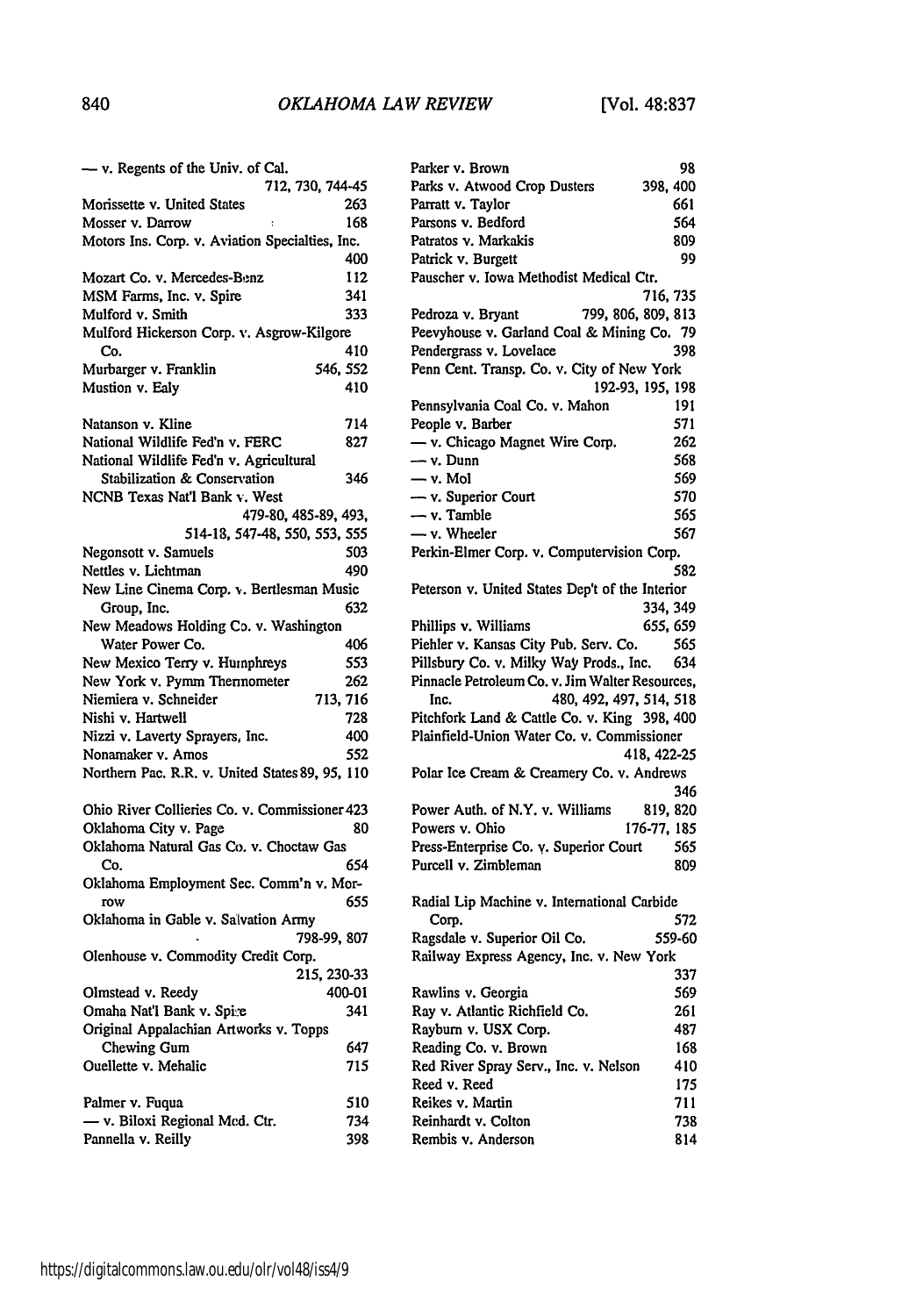| Renwar Oil Corp. v. Lancaster                  | 559-60             |
|------------------------------------------------|--------------------|
| Rice v. Jaskolski                              | 715                |
| Rice Bros. Min. Corp. v. Talbott               | 550, 552           |
| Robert v. Wood                                 | 728                |
| Rockland Physicians Assn v. Grodin             | 112                |
| Rockwell Int'l Corp. v. IU Int'l Corp.         | 156                |
| Rodriques v. Miriam Hosp.                      | 813                |
| Roosevelt Campobello Int'l Park v. EPA         | 827                |
| Rose v. Buffalo Air Serv.                      | 400                |
| Rosson v. Coburn                               | 736-37             |
| Roybal v. Bell                                 | 715                |
| Russell v. Windsor Props., Inc.                | 403                |
| Russello v. United States                      | 503                |
|                                                |                    |
| S.A. Gerrard Co. v. Fricker                    | 398                |
| Salgo v. Leland Stanford, Jr. Univ. Bd. of     |                    |
| Trustees                                       | 714, 727           |
| Sanders v. Beckwith                            | 398, 400           |
| Sard v. Hardy                                  | 716, 722, 724      |
| Save Our Community v. EPA                      | 252                |
| Schindel v. Albany Medical Corp.               | 715                |
| Schlesinger v. Ballard                         | 175                |
|                                                | 714                |
| Schloendorff v. Society of N.Y. Hosp.          | 79                 |
| Schneberger v. Apache Corp.                    |                    |
| Schoendorff v. Society of New York Hosp. 798   |                    |
| Schollenberger v. Pennsylvania                 | 346                |
| Schronk v. Gilliam                             | 399                |
| Schultz v. Harless                             | 400                |
| Scott v. Bradford                              |                    |
| 711-13, 716-18, 720-22, 725, 727-29, 730,      |                    |
| 732, 734, 739                                  |                    |
| Sellars v. Ohio Valley Trust Co.               | 550, 552           |
| Sharp v. 251st Street Landfill                 |                    |
|                                                | 656, 661, 664, 667 |
| Sherwood v. Carter                             | 711                |
| Siegler v. Kuhlman                             | 404                |
| Sierra Club v. Morton                          | 653, 658           |
| Silman v. Whistler                             | 730                |
| Simons v. Fahnestock                           | 82                 |
| Skelly Oil Co. v. Savage                       | 478, 556           |
| SKF Farms v. Superior Court (Hummingbird       |                    |
| Inc.)                                          | 405-06             |
| Skripek v. Bergamo                             | 711                |
| Slawson v. Alabama Forestry Comm'n             | 335                |
| Smith v. St. Francis Hospital                  | 735, 807           |
|                                                | 715                |
| — v. Cotter                                    |                    |
| - v. Karen S. Reisig<br>711-12, 722-24, 730-33 |                    |
|                                                |                    |
| — v. Grenadier                                 | 513                |
| $\longrightarrow$ v. Okerson                   | 400-01             |
| Sony Corp. v. Universal City Studios Inc.      |                    |
|                                                | 630-31, 636-37     |
| Southern Motor Carriers Rate Conference, Inc.  |                    |
| v. United States                               | 99                 |

| Southern Ute Indian Tribe v. Amoco Production |          |
|-----------------------------------------------|----------|
| Co.<br>477, 498, 500, 555                     |          |
| Southview Farm                                | 249      |
| Speer & Sons Nursery, Inc. v. Duyck           | 407      |
| Spencer v. Seikel                             | 726, 751 |
| Sporhase v. Nebraska                          | 817      |
| Stanley Works v. Commissioner                 | 458      |
| Staples v. United States                      | 276      |
| State v. Hamilton                             | 577      |
| - v. Thompson                                 | 570      |
| — v. Ward                                     | 570      |
| $-$ v. Wright                                 | 577      |
| - ex rel. Kennedy v. District Ct.             | 564      |
| - ex rel. Webster v. Lehndorff Geneva,        |          |
| Inc.                                          | 341      |
| - ex rel. York v. Turpen                      | 653      |
| Stauber v. Shalala                            | 348      |
| Stewart v. Rood                               |          |
| 651, 653, 656-57, 660-61, 663-64, 667         |          |
| Stokes v. Tutvet                              | 553      |
| Stone v. Foster                               | 725      |
|                                               |          |
| Stotler v. Commissioner                       | 458      |
| Strauder v. West Virginia                     | 174, 185 |
| Strubhart v. Perry Memorial Hosp. Trust Auth. |          |
| 736, 798, 800-08, 810-12, 814-15              |          |
| Sullivan v. Voyles                            | 410      |
| Sun Pipe Line Co. v. Kirkpatrick              | 408      |
|                                               |          |
| Swain v. Alabama                              | 185-87   |
| Symington v. Commissioner                     | 458      |
|                                               |          |
| Tabb Lakes, Inc. v. United States             | 198      |
| Tanner v. United States                       | 563      |
| Tarabishi v. McAlester Regional Hosp.         | 109      |
| Taylor v. Louisiana                           | 175      |
| Tennessee Valley Auth. v. Hill                | 391      |
| Texaco, Inc. v. Lettermann                    | 556, 558 |
| Texas v. Pankey                               | 402      |
| Thayer v. Commissioner                        | 458      |
| Thomas Helicopters, Inc. v. San Tan Ranches   |          |
|                                               | 410      |
| Thompson v. Nason Hosp.                       |          |
| 798, 804-05, 808, 810, 812                    |          |
| - v. Presbyterian Hosp.                       | 663      |
| Thornhill v. System Fuels, Inc.               | 553      |
| Tiller v. Fields                              | 560      |
| Torti v. United States                        | 503      |
| Toxic Waste Impact Group v. Leavitt           |          |
| 653, 662-63                                   |          |
| Tripp v. Choate                               | 412      |
| Trotter v. Callens                            | 403      |
| Trousdale v. City of Faith Hospital           | 736      |
| Truman v. Thomas<br>712-13, 725               |          |
| Tucson Medical Center v. Misevch              | 810      |
| Turley v. Flag-Redfern Oil Co.                | 652-53   |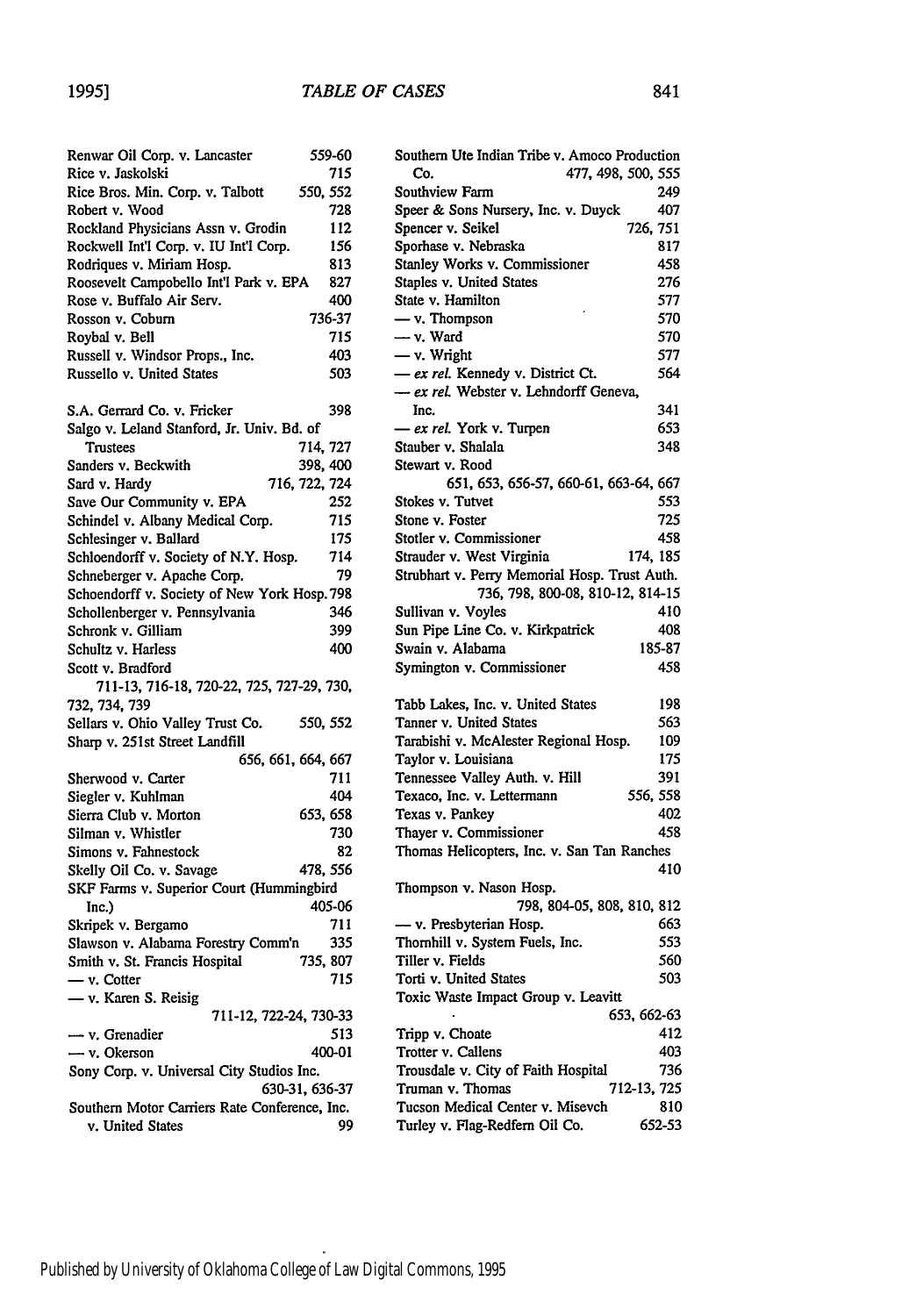| Turner v. Lassiter                            | 486      |
|-----------------------------------------------|----------|
| TVA v. Hill                                   | 350      |
|                                               |          |
| United States v. Aceto Agric. Chem. Corp. 155 |          |
| $-$ v. Addyston Steel & Pipe Co.              | 104, 115 |
| - v. Akers                                    | 253      |
| - v. American Medical Assoc.                  |          |
|                                               | 95-96    |
|                                               | 569      |
| - v. Armsbury                                 |          |
| - v. Blanton                                  | 575      |
| - v. Broussard                                | 178      |
| — v. Butler                                   | 333, 343 |
| - v. Carolene Prods. Co.                      | 345      |
| - v. Colorado & N.W. Ry. Co.                  | 503      |
| - v. Consolidated Rail Corp.                  | 160      |
| - v. Corbin Farm Servs.                       | 257      |
| - v. County of New Castle                     | 157      |
| $-$ v. De Gross                               | 177-78   |
| $-$ v. Dennis                                 | 178      |
| - v. Fleet Factors Corp.                      |          |
| 131, 137-41, 143, 158, 163-65                 |          |
| $-$ v. FMC, Corp.                             | 257      |
| $-$ v. Gold                                   | 259      |
| - v. Harris                                   | 496      |
| - v. Hillyard                                 |          |
|                                               | 569      |
| - v. International Minerals & Chem. Corp. 272 |          |
| - v. Jackson                                  | 503      |
| - v. Maryland Bank & Trust Co.                |          |
| 135-37, 140, 142-43, 147-48, 162              |          |
| — v. McLamb                                   | 154, 161 |
| - v. Mirabile                                 |          |
| 131-32, 134, 136-38, 140, 143, 148, 159, 162  |          |
| - v. Mottolo                                  | 279      |
| - v. N.L. Indus.                              | 141      |
| - v. Nicolet                                  | 140, 157 |
| - v. Northeastern Pharm iceutical             |          |
| & Chem. Co.<br>160, 279-80                    |          |
| - v. Northernaire Plating Co.                 | 280      |
| - v. O'Brien                                  | 342      |
| - v. Olin Corp.                               | 259      |
|                                               |          |
| - v. Oregon State Medical Soc'y               |          |
|                                               | 96       |
| - v. Orkin Exterminating Co.                  | 260      |
| - v. R.W. Meyer, Inc.                         | 158      |
| - v. Riverside Bayview Homes,                 |          |
| Inc.                                          | 252      |
| — v. Rollins                                  | 257      |
| - v. Southern Ute Tribe                       | 502      |
| - v. Van Fossan                               | 256      |
| — v. Wehrli<br>419, 423, 424                  |          |
| - v. Weitzenhoff                              | 276, 288 |
| - v. Western Elec. Co.                        | 132      |
| United States Steel Corp. v. Hoge             |          |
| 480, 484, 487, 492, 495, 514-15, 547-48, 552  |          |
|                                               |          |

| 486        | Updike v. Smith<br>546, 552                                     |
|------------|-----------------------------------------------------------------|
| 350        | Utah, Phillips Petroleum Co. v. Peterson<br>559                 |
| 155        | Vela v. Pennzoil Prod. Co.<br>560                               |
| 115        | Vietnam Veterans of Am. v. Secretary of the                     |
| 253        | Navy<br>224                                                     |
|            | Vines v. McKenzie Methane Corp.                                 |
| 5-96       | 480, 485, 487, 494-97, 514-15                                   |
| 569        | Virginia Couch v. Clinchfield Coal Corp.<br>553                 |
| 575        |                                                                 |
| 178        | W.B. Bynum Cooperage Co. v. Coulter<br>400                      |
| 343        | W.S. Newell, Inc. v. Randall<br>496                             |
| 345        | Wall v. Trogdon<br>399                                          |
| 503        | Walton v. Sherwin-Williams Co.<br>400                           |
| 160        | Ward v. Rock Against Racism<br>342                              |
| 257        | - v. Baylor<br>477                                              |
| 157        | Warren v. Clinchfield Coal Corp.<br>507                         |
| 7-78       | Washington Charon v. Clark<br>554                               |
| 178        | Waterville Indus., Inc. v. Finance Auth. of                     |
|            | Maine<br>137, 154, 161-62                                       |
| 3-65       | Watkins v. Johnson<br>410                                       |
| 257        | Watson v. Clutts<br>727, 728                                    |
| 259        | Watt v. Western Nuclear, Inc.<br>503-04                         |
| 496        | Welch v. Helvering<br>418                                       |
| 569        | Weldon v. Seminole Hospital 735, 799, 807                       |
| 272        | Wells v. Whitaker<br>513                                        |
| 503        | West Lynn Creamery, Inc. v. Healy                               |
|            | 336, 346, 351<br>West Virginia Consolidated Gas Supply Corp. v. |
| 162<br>161 | Riley<br>552                                                    |
|            | Western Waste Serv. Sys. v. Universal Waste                     |
| 162        | Control<br>97                                                   |
| 279        |                                                                 |
|            | Western Coal & Mining Co. v. Middleton 496                      |
| 141<br>157 | Westmoreland & Cambria Natural Gas Co. v.<br>DeWitt             |
|            | 552                                                             |
|            | Wheeldon v. Madison<br>716<br>White v. Hirshfield               |
| 9-80       | 737                                                             |
| 280        | Wickard v. Filburn<br>235, 333                                  |
| 342<br>259 | Wieting v. Ball Air Spray, Inc.<br>400                          |
|            | Wilkinson v. Vesey<br>716, 725                                  |
|            | Williams v. Gibson<br>495                                       |
| 96         | - v. Johns-Carroll Lumber Co.<br>490                            |
| 260        | - v. Wadsworth<br>715                                           |
| 158        | Wineberg v. Sinclair Ref. Co.<br>672                            |
|            | Wood v. American Nat'l Bank<br>511                              |
| 252        | Wood County Petroleum Co. v. West Va.                           |
| 257        | Transp. Co.<br>552                                              |
| 502        | Wright v. Vinton Branch of the Mountain Trust                   |
| 256        | Bank<br>333                                                     |
| 424        | Wyman v. Wallace<br>406                                         |
| 288        |                                                                 |
| 132        | Yasukochi, Inc. v. McKibbin<br>400                              |
|            | Young v. Darter<br>402                                          |

 $\sim 400$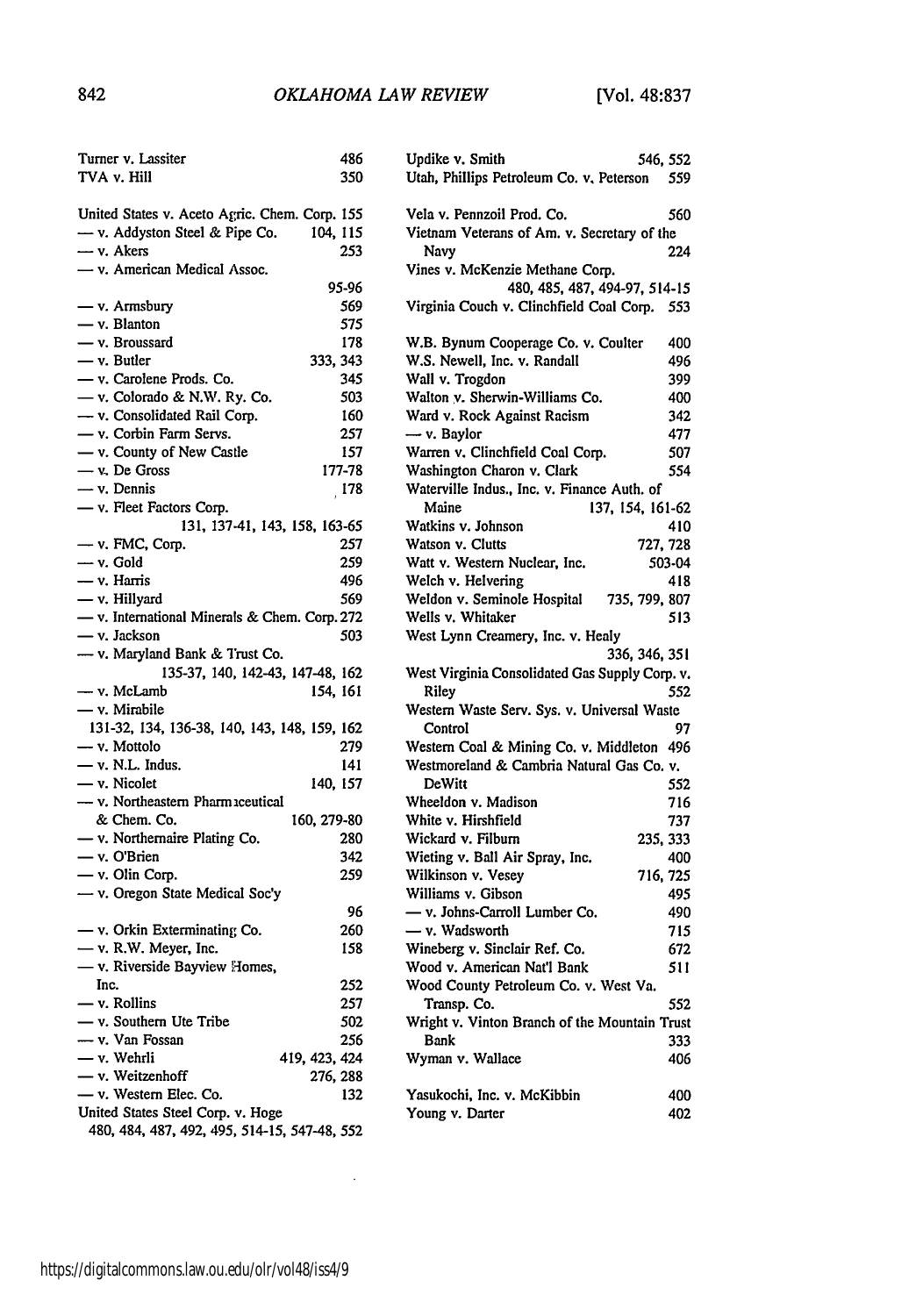# **SUBJECT** INDEX

*(a) refers to articles (c) refers to comments (n) refers to notes (r) refers to recent developments*

#### AGRICULTURE

| Agricultural pollution (a)<br>353-66, 427-47     |         |
|--------------------------------------------------|---------|
| nonpoint agricultural water pollution controls   |         |
| (a)                                              | 427-47  |
| polluted agricultural runoff (a)                 | 353-66  |
| Federal and state regulation (a)                 | 333     |
| Federal farm program (a)                         | 215     |
| Pesticide regulation (a)                         | 289     |
| regulation and use pesticides in Mexico (a)      |         |
|                                                  | 310-23  |
| U.S. regulation of methyl bromide (a)            |         |
|                                                  | 298-310 |
| Pesticide use liability (a)                      | 393     |
| Tax benefits of conservation and environmental   |         |
| plans (a)                                        | 449     |
| ANTITRUST                                        |         |
| Health care                                      |         |
| Physician network joint ventures (c)             | 89      |
| Sherman Act (c)                                  |         |
| 89, 96-98, 104, 108-11, 114, 127                 |         |
| Private enforcement                              |         |
| broadcasting rights (a)                          | 669     |
| Clayton Act (a)                                  | 672     |
| price fixing (a)                                 | 675-77  |
| Sherman Act (a)                                  | 671     |
|                                                  |         |
| <b>APPEAL AND ERROR</b>                          |         |
| Coalbed methane ownership (a)                    | 506     |
| College football, broadcasting rights (a) 682-83 |         |
| Copyright (c)                                    | 634-38  |
| Federal farm program disputes (a)                | 215     |
| Tenth Circuit guidelines for review (a)          |         |
|                                                  | 230-33  |
| USDA National Appeals Division (a)216-30         |         |
| <b>ATHLETICS</b>                                 |         |
| College sports                                   |         |
| Broadcasting rights (a)                          | 669     |
| Gender discrimination (c)                        | 755     |
|                                                  |         |
| <b>BROADCASTING RIGHTS</b>                       |         |
| College sports (a)                               | 669     |
| <b>CHILDREN</b>                                  |         |
| Underage drinking                                |         |
| vendor liability (n)                             | 779     |
|                                                  |         |
|                                                  |         |

|       | <b>CIVIL RIGHTS</b>                           |           |
|-------|-----------------------------------------------|-----------|
| $-47$ | Discrimination in the workplace (a)           | 1         |
| rols  | 42 U.S.C. § 1981 (a)<br>1, 3, 6-7, 29         |           |
| '-47  | $-$ § 1983 (a)<br>1, 7-8, 26, 28              |           |
| 66-ا  | — §§ 2000e - 2000e-17 (a)                     | $1-2$     |
| 333   | $-$ §§ 12,101 - 12,213 (a)                    | 1, 5      |
| 215   | Gender discrimination                         |           |
| 289   | college athletics (c)                         | 755       |
| (a)   | jury selection (n)                            | 173       |
| 1-23  | Title VII, wrongful employment practices (a)  |           |
|       |                                               | $1-5, 14$ |
| 310   | Title IX                                      |           |
| 393   | history (c)                                   | 756-69    |
| ntal  | NCAA policy (c)                               | 771-74    |
| 449   | recent judicial analysis (c)                  | 769-71    |
|       |                                               |           |
|       | <b>CONSTITUTIONAL LAW</b>                     |           |
|       | Equal protection clause (n)                   | 173       |
| 89    | Fifth Amendment (a)<br>191, 202               |           |
|       | Fourteenth Amendment (n)                      | 173       |
| 127   | validity of Oklahoma environmental permits    |           |
|       | (n)                                           | 651       |
| 669   | Gender discrimination (n)                     | 173       |
| 672   | Supreme Court's regulatory taking of property |           |
| $-77$ | jurisprudence (a)                             | 193-99    |
| 671   | Trial by jury (c)                             | 563       |
|       |                                               |           |
|       | CONTRACTS                                     |           |
| 506   | College football, broadcasting rights (a)     | 669       |
| -83   |                                               |           |
| -38   | <b>COPYRIGHT</b>                              |           |
| 215   | Fair use defense; infringement (n)            | 627       |
|       | -, and Copyright Act of 1976 (n)              | 628       |
| -33   | CRIMINAL LAW                                  |           |
| -30   | Jury Effectiveness (c)                        | 563       |
|       | alternatives to the jury system (c)           | 579-91    |
|       | Prosecution for environmental crimes (a)      | 237       |
|       | individual and corporate liability (a) 277-81 |           |
| 669   |                                               |           |
| 755   | <b>DAMAGES</b>                                |           |
|       | Land pollution (a)                            | 79        |
|       |                                               |           |
| 669   | <b>ECONOMY</b>                                |           |
|       | General Agreement on Tariffs and Trade        |           |
|       | (GATT) (a)                                    | 367       |
|       | import/export of livestock and livestock      |           |
| 779   | products (a)<br>367-68, 373-74, 376-81        |           |
|       | sanitary and phytosanitary measures (SPS)     |           |
|       | (a)                                           | 369-82    |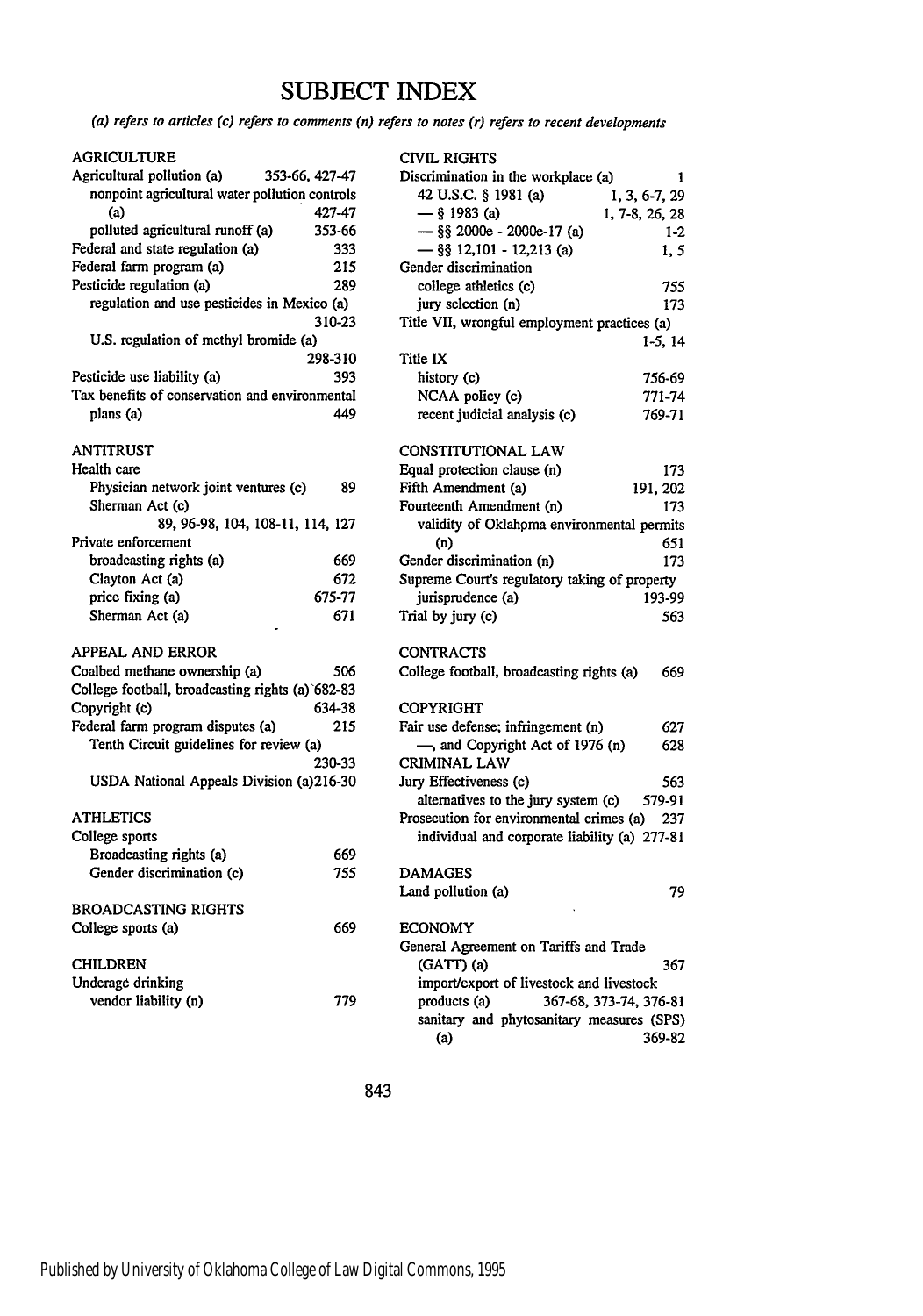| North American Free Trade Agreement<br>(NAFTA) (a) | 367    |
|----------------------------------------------------|--------|
| importation of livestock and livestock             |        |
| 367-68, 373-74, 376-81<br>products (a)             |        |
| sanitary and phytosanitary measures (SPS)          |        |
|                                                    | 369-82 |
| (a)                                                |        |
| EMPLOYEES                                          |        |
| Discrimination in the workplace (a)                | ı      |
| 42 U.S.C. § 1981 (a)<br>1, 3, 6-7, 29              |        |
| $-$ § 1983 (a)<br>1, 7-8, 26, 28                   |        |
| - §§ 2000e - 2000e-17 (a)                          | $1-2$  |
| $-$ §§ 12,101 - 12,213 (a)                         | 1, 5   |
| ENVIRONMENTAL LAW                                  |        |
| Agricultural pollution (a)<br>353-66, 427-47       |        |
| economic performance of policy options (a)         |        |
|                                                    | 441-47 |
| Clean Water Act (n)                                | 817    |
| Comprehensive Environmental Response,              |        |
| Compensation, and Liability Act                    |        |
| EPA Lender Liability Rule (c)                      | 139-54 |
| lender and receiver liability (c)                  | 131-72 |
| pollution cleanup costs (a)                        | 84-85  |
| Criminal prosecutions (a)                          | 237    |
| compliance programs (a)                            | 281-87 |
| individual and corporate liability (a) 277-81      |        |
| Federal and state agricultural regulation (a) 333  |        |
| Historical analysis of environmentalism (a) 35     |        |
| Money damages versus abatement (a)                 | 79     |
| Oklahoma environmental permits                     |        |
| validity under the Due Process Clause (n)          |        |
|                                                    | 651    |
| Pesticide regulation (a)                           | 289    |
|                                                    |        |
| U.S. regulation of methyl bromide (a)<br>298-310   |        |
| regulation/use of pesticides in Mexico (a)         |        |
|                                                    | 310-23 |
| Tax treatment of land cleanup costs (a)            | 417    |
| 353-66, 427-47<br>Water pollution (a)              |        |
| nonpoint agricultural pollution (a)<br>427-47      |        |
| polluted agricultural runoff (a)                   | 353-66 |
|                                                    |        |
| <b>ESTATE TAX</b>                                  |        |
| Benefits of agricultural conservation (a)          | -456   |
| <b>GUN CONTROL</b>                                 |        |
| Brady Handgun Violence Prevention Act (c)          |        |
|                                                    | 595    |
| Federal Gun Control Act (c)                        | 595    |
| Negligence (c)                                     | 597    |
| Tort liability (c)                                 | 593    |
|                                                    |        |

| INSURANCE                                     |              |
|-----------------------------------------------|--------------|
| Wrongful employment practices (a)             | ı            |
| commercial general liability insurance (a)    |              |
|                                               | 7-12         |
| directors' and officers' policies (a)         |              |
|                                               | 12-14, 26-27 |
| litigation coverage (a)                       | 14-31        |
| workers' compensation policies (a)            |              |
|                                               | 17-18, 27-30 |
| <b>INTELLECTUAL PROPERTY</b>                  |              |
| Copyright                                     |              |
| Copyright Act of 1976 (n)                     | 628          |
| Fair use defense; infringement (n)            | 627          |
|                                               |              |
| INTERNATIONAL LAW                             |              |
| General Agreement on Tariffs and Trade        |              |
| (GATT) (a)                                    | 367          |
| North American Free Trade Agreement           |              |
| (NAFTA) (a)                                   | 367<br>289   |
| U.S. and Mexican pesticide regulation (a)     |              |
| JURIES AND JURORS                             |              |
| Jury effectiveness in criminal cases (c)      | 563          |
| alternatives to the jury system (c)           | 579-91       |
| Jury selection (n)                            | 173          |
| peremptory challenges (n)                     | 173-88       |
|                                               |              |
| <b>JURISPRUDENCE</b>                          |              |
| Coalbed Methane                               |              |
| case summaries (a)                            | 483-519      |
| College athletics<br>Title VII (c)            | 759-71       |
| College football                              |              |
| broadcasting rights (a)                       | 683-87       |
| Copyright (c)                                 | 638-44       |
| Supreme Court's regulatory taking of property |              |
| (a)                                           | 193-99       |
|                                               |              |
| <b>LABOR LAW</b>                              |              |
| Discrimination in the workplace (a)           | 1            |
| Insurance for wrongful employment practice    |              |
| (a)                                           | ı            |
| <b>LEGISLATION</b>                            |              |
| Brady Handgun Violence Prevention Act (c)     |              |
|                                               | 595          |
| Clayton Act (a)                               | 672          |
| Clean Water Act (n)                           | 817          |
| Comprehensive Environmental Response, Com-    |              |
| pensation, and Liability Act                  |              |
| EPA Lender Liability Rule (c)                 | 139-54       |
| lender and receiver liability (c)             | 131-72       |
| pollution cleanup costs (a)                   | 84-85        |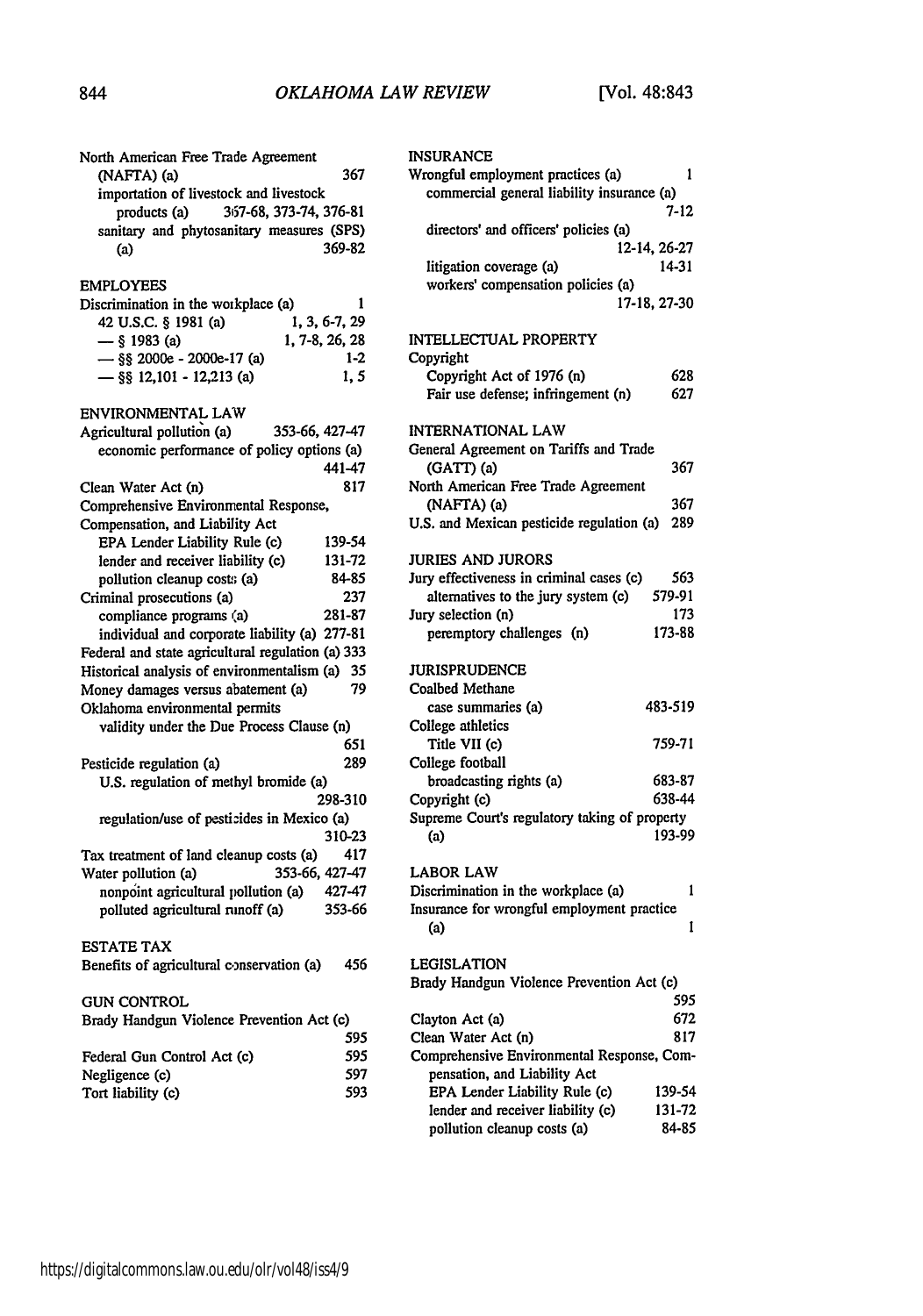$\ddot{\phantom{a}}$ 

| Copyright Act of 1976 (n)                         | 628            |
|---------------------------------------------------|----------------|
| Endangered Species Act (a)                        | 383            |
| compensation for private property owners<br>(a)   | 384-86         |
| cooperative management agreements (a)             |                |
|                                                   | 386-87         |
| private consultation (a)                          | 387-88         |
|                                                   |                |
| Federal Gun Control Act (c)                       | 595            |
| General Agreement on Tariffs and Trade            |                |
| (GATT) (a)                                        | 367            |
| 417, 419, 421, 423, 425<br>I.R.C. § 162 (a)       |                |
| I.R.C. § 263 (a)<br>417-18, 425-26                |                |
| I.R.C. § 2032A (a) 449-50, 460-65, 467-69         |                |
| National Energy Policy Act of 1992 (EPACT)<br>(a) | 519-46         |
| North American Free Trade Agreement               |                |
| (NAFTA)                                           | (a) 367        |
| Oklahoma Alcohol Beverage Control Act (n)         |                |
|                                                   |                |
|                                                   | 780            |
| Oklahoma Environmental Quality Act (n)            | 652            |
| Title VII, wrongful employment practices (a)      |                |
|                                                   | 1-5, 14        |
| Title IX                                          |                |
| history (c)                                       | 756-69         |
| recent judicial analysis (c)                      | 769-71         |
| NCAA policy (c)                                   | 771-74         |
| Sherman Act (a)                                   |                |
| 89, 96-98, 104, 108-11, 114, 127, 671             |                |
| Virginia Gas and Oil Act (VA ACT) (a)526-46       |                |
| 42 U.S.C. § 1981 (a)                              |                |
|                                                   | 1, 3, 6-7      |
| -- § 1983 (a)                                     | 1, 7-8, 26, 28 |
| -- §§ 2000e - 2000e-17 (a)                        | $1-2$          |
| $-$ §§ 12,101 - 12,213 (a)                        | 1, 5           |
| <b>LICENSES</b>                                   |                |
| Gun control, firearms dealers (c)                 | 593            |
| MINES AND MINERAL RESOURCES                       |                |
| Coalbed Methane                                   |                |
| case summaries (a)                                | 483-519        |
| cross-conveyances (a)                             | 559-61         |
|                                                   |                |
| history, production and development (a)           | 472-77         |
| National Energy Policy Act of 1992 (a)            |                |
|                                                   | 519-46         |
| ownership (a)                                     | 477-562        |
| pooling clauses (a)                               | 554-58         |
| Virginia Gas and Oil Act (a)                      | 526-46         |
|                                                   |                |
| NEGLIGENCE                                        |                |
| Alcohol consumption                               |                |

| Alcohol consumption                   |  |     |
|---------------------------------------|--|-----|
| Oklahoma Alcohol Beverage Control Act |  |     |
| (n)                                   |  | 780 |
| underage drinking (n)                 |  | 779 |

| vendor liability (n)                   | 779    |
|----------------------------------------|--------|
| Corporate                              |        |
| hospital liability (n)                 | 797    |
| Gun control, dealer liability (c)      | 593    |
| duty to observe customers (c)          | 601    |
| duty to train (c)                      | 604    |
| negligence per se (c)                  | 597    |
| Pesticide use liability (a)            | 409-11 |
| Physician                              |        |
| hospital liability (n)                 | 797    |
| Informed consent liability (a)         | 711    |
| Oklahoma informed consent doctrine (a) |        |
|                                        | 717-41 |

#### OIL AND GAS

| Coalbed Methane                         |         |
|-----------------------------------------|---------|
| history, production and development (a) |         |
|                                         | 472-77  |
| National Energy Policy Act of 1992 (a)  |         |
|                                         | 519-46  |
| ownership (a)                           | 477-562 |
| Virginia Gas and Oil Act (a)            | 526-46  |
|                                         |         |

# REAL PROPERTY<br>Regulatory takings

| Regulatory takings of private property (a) | -191   |
|--------------------------------------------|--------|
| proposed federal legislation (a)           |        |
| 191-92, 211-13                             |        |
| state property rights legislation (a)      |        |
| 191-92. 199-211                            |        |
| Supreme Court jurisprudence (a)            | 193-99 |

#### SOCIAL SECURITY

| Exemption for low income workers (a) |  |                  |  |
|--------------------------------------|--|------------------|--|
|                                      |  | 65-68, 72, 74-75 |  |

#### TAXATION

| Benefits of agricultural conservation (a)   | 449    |
|---------------------------------------------|--------|
| estate tax benefits (a)                     | 456    |
| I.R.C. § 2032A (a) 449-50, 460-65, 467-69   |        |
| real property tax benefits (a)              | 457-59 |
| Earned Income Tax Credit (a)                | 63     |
| low-income workers (a)                      | 68-73  |
| Tax treatment of land cleanup costs (a)     | 417    |
| 417, 419, 421, 423, 425<br>I.R.C. § 162 (a) |        |
| I.R.C. § 263 (a)<br>417-18, 425-26          |        |
| TORTS                                       |        |
| Gun control (c)                             | 593    |
| Pesticide use liability (a)                 | 393    |
| Medical battery                             |        |
| informed consent liability (a)              | 711    |
| Oklahoma informed consent doctrine (a)      |        |
|                                             | 717-41 |